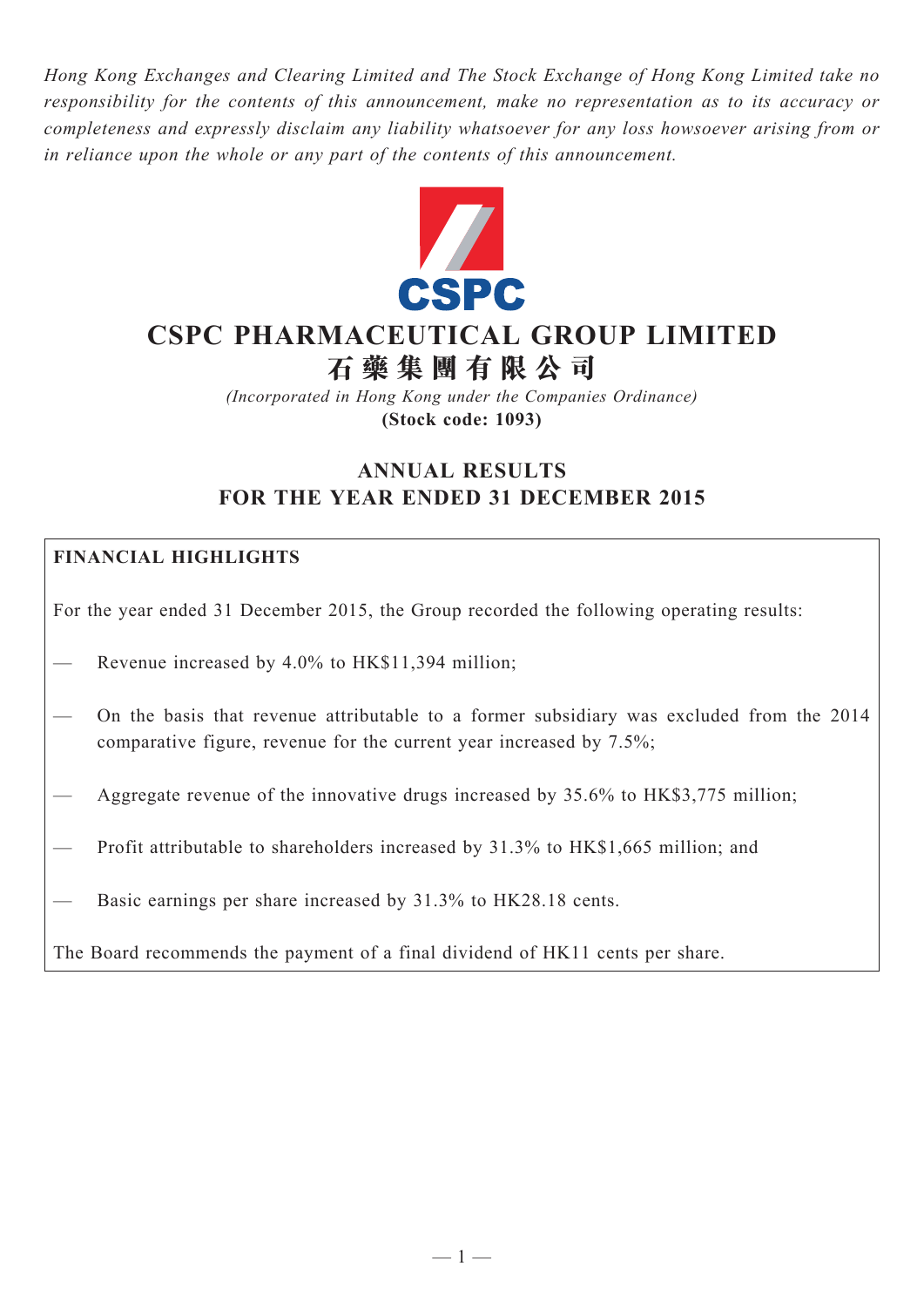#### **Chairman's Statement**

#### **OVERVIEW**

In 2015, the global economic growth experienced a deceleration with deflation pressure in some economies. Likewise, the Chinese economy also encountered increasing downward pressure with a number of impacts and challenges. Facing this complex and mixed environment, the Chinese government persisted with the fundamental task of pursuing stable growth and carried out a series of policies that could stabilise growth, modify structure, promote reform, benefit people's livelihood and prevent risk, with the aim of ensuring the national economy to perform within a reasonable range, achieving progress in structural adjustments and continuously improving the livelihood of people. Changes in the economic environment pose both challenges and opportunities to the Group. The Group will proactively respond to market changes with continuous efforts in aggressively expanding its new drug business and promoting its products and brands to the international market in order to achieve sustainable growth of its business.

The Chinese pharmaceutical industry is one of the fastest growing industries in China and is able to maintain a mid-to-high pace of growth alongside with the continuous growth of the Chinese economy. However, the development of pharmaceutical industry in China also faces problems in areas of innovation system, product structure, quality and safety standard. The Chinese government is currently striving to improve the system in order to build a sound foundation enabling the pharmaceutical industry to maintain a healthy and sustainable development.

Under the environment of sustained economic growth in China, immense changes have been seen in its healthcare service system. Subsequent to several medical reforms, a diversified healthcare service system formed by hospitals, lower-tier healthcare institutions and professional public healthcare organisations has been established preliminarily, covering both urban and rural areas. Healthcare service institutions have been expanding at high speed, with an increasing number of branch hospitals, branch departments and community healthcare service centers. Oncology treatment is one of the most important areas in healthcare services. With the development in healthcare services, both the coverage and standard of oncology treatment services in general hospitals have been expanded and enhanced.

With the accelerating aging of the Chinese population, progress of urbanization policy and increase in the people's income level, the demand for pharmaceutical products in China is expected to have a continuous increase. China has entered an accelerating period of aging population with over 200 million people aged above 65, accounting for approximately 15% of its total population. The incidence rate of cancer, cerebro-cardiovascular diseases, senile dementia, diabetes and other elderly diseases is also increasing on a yearly basis, creating increasing demand for related treatments. Given the massive size of the population with these four types of diseases, the Group's "NBP(恩必 普)", "Oulaining(歐來寧)", "Xuanning(玄寧)", "Linmeixin(林美欣)" (Glimepiride dispersible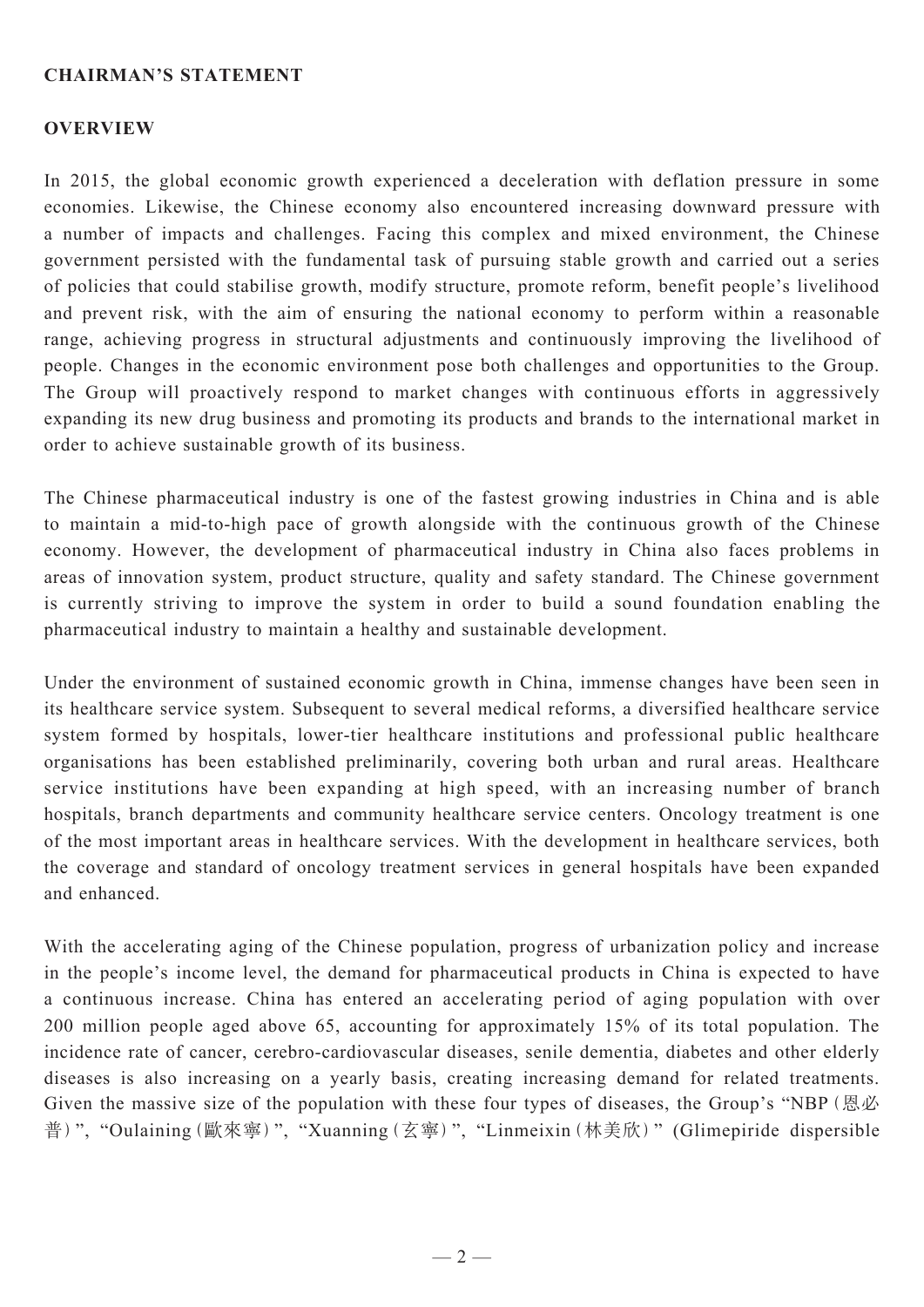tablets) products and other oncology drugs possess immense market potential. On the other hand, the expansion of hospitals, increased coverage of the medical reimbursement scope and higher affordability of patients will also ensure that the demand for medical treatments is more able to be met.

Notwithstanding the national policy on restrictive sales and reasonable use of antibiotics which limits the growth of the antibiotics industry, antibiotics is still one of the major categories in the pharmaceutical market featuring high growth in the demand for high-end antibiotics in particular. Antibiotic product "Meropenem for injection" of the Group has attained rapid growth for many consecutive years. Coupled with the launch of new products such as "Biapenem for injection" and "Ertapenem for injection", the Group's antibiotic product series has established strong competitive advantages in the high-end antibiotics market with attractive prospects.

## **BUSINESS OUTLOOK**

#### **Innovative Drug Business**

The Group will implement the market strategy of "product differentiation, professional marketing and brand building". In addition, the Group will follow closely on the national and provincial medical insurance and tender policies in order to seize opportunities and minimize risks. The Group's marketing department will also put more efforts into increasing the market coverage of its products and enhancing the quality of academic promotion activities to promote market awareness for its products. With its increasingly mature sales network, expanding professional sales team and exceptional product efficacy and quality, the Group's innovative drug business is expected to achieve rapid growth in 2016 and increase its contribution to the Group.

## **Common Generic Drug Business**

Leveraging on its quality, brand, product chain, channels, professional marketing team and other competitive advantages, the Group will seize the opportunities brought by the low-priced drug policy in order to develop the common generic drug business into another key profit growth driver of the Group. Meanwhile, the Group will continue to innovate its marketing strategies of its common generic drug business in order to maximize the competitive advantage of its professional marketing team and well-established end-user network. The Group will also establish strategic partnerships with end-user operators covering the lower-tier market network to expedite the launch of new products with market size and growth potential. It is expected that the common generic drug business will continue to achieve steady growth in 2016.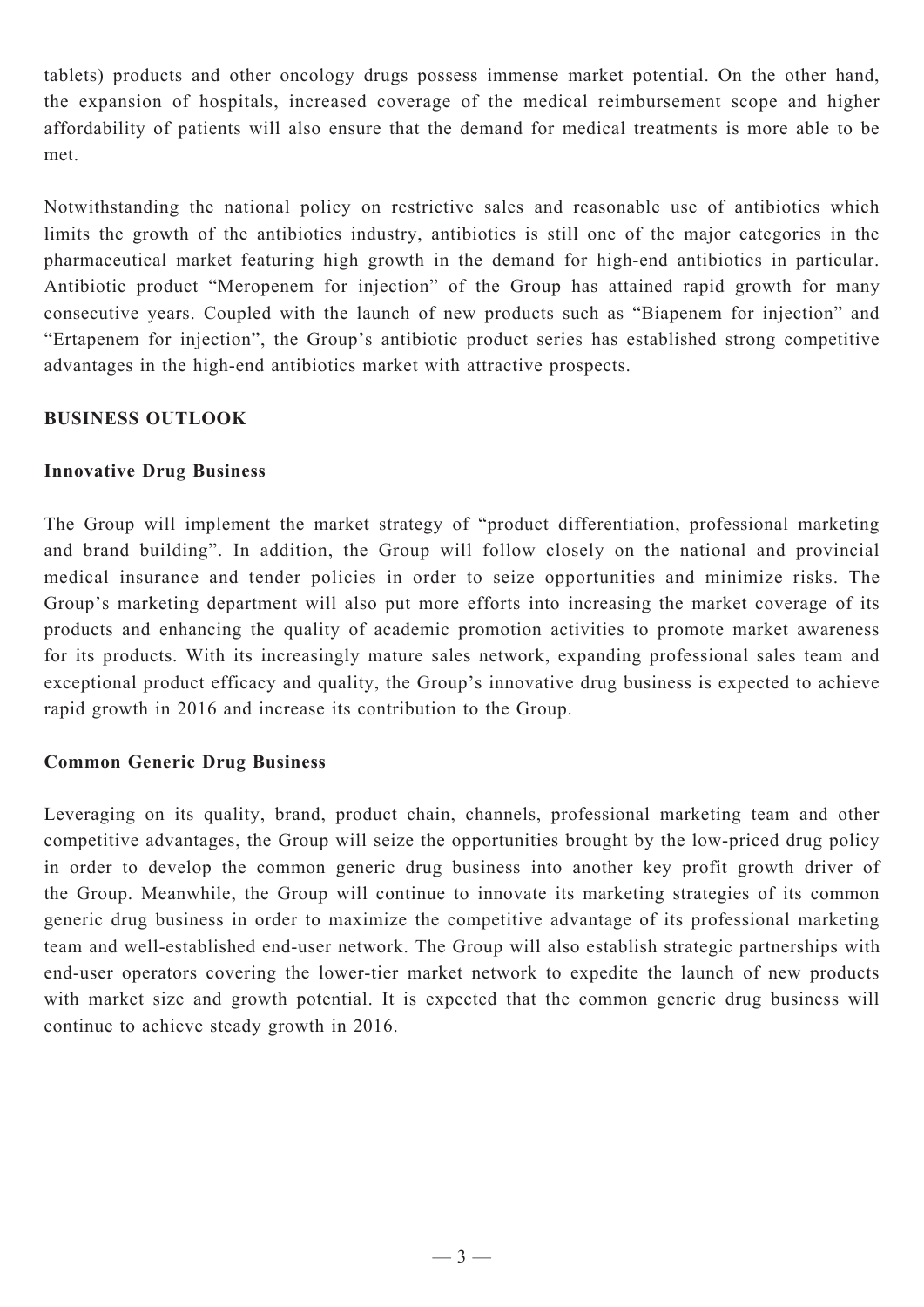#### **Bulk Drug Business**

In respect of the bulk drug business, the Group will continue its efforts in technology upgrades, production costs reduction, high-end quality certification and product quality enhancement in order to maintain its leading position in the industry. Currently, the Group has received U.S. FDA approvals for 6 products and 5 production workshops of the bulk drug business. The Group will continue to closely monitor changes in the market and timely adjust its operating strategies. After several years of intense competition, the bulk drug market is showing a steadily upward trend. With its leading position in the industry, the bulk drug business of the Group is expected to remain on a steady trend in 2016.

> **CAI Dongchen** *Chairman*

Hong Kong, 21 March 2016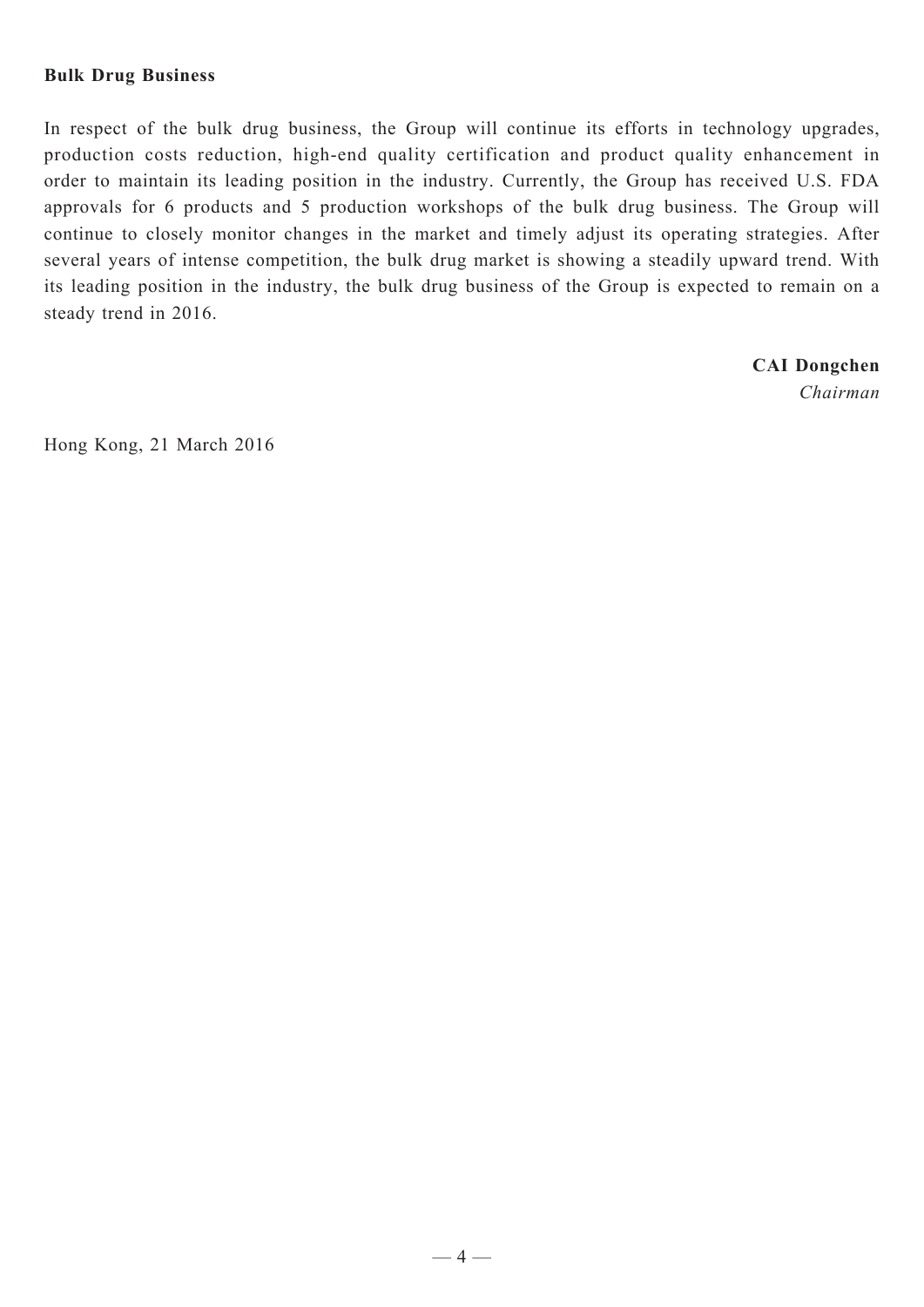#### **RESULTS**

The Board of Directors of CSPC Pharmaceutical Group Limited (the "Company") is pleased to announce the audited consolidated results of the Company and its subsidiaries (the "Group") for the year ended 31 December 2015 as follows:

# **CONSOLIDATED STATEMENT OF profit or loss AND OTHER COMPREHENSIVE INCOME**

*For the year ended 31 December 2015*

|                                                                                                                                    | <b>Notes</b>   | 2015<br><b>HK\$'000</b>                                        | 2014<br>HK\$'000                                                |
|------------------------------------------------------------------------------------------------------------------------------------|----------------|----------------------------------------------------------------|-----------------------------------------------------------------|
| Revenue<br>Cost of sales                                                                                                           | $\overline{2}$ | 11,393,726<br>(6,172,848)                                      | 10,955,077<br>(6,767,724)                                       |
| Gross profit<br>Other income<br>Selling and distribution expenses<br>Administrative expenses<br>Other expenses                     |                | 5,220,878<br>86,561<br>(2,266,958)<br>(534, 881)<br>(339, 147) | 4,187,353<br>134,558<br>(1,788,032)<br>(551, 697)<br>(307, 814) |
| Operating profit<br>Finance costs                                                                                                  |                | 2,166,453<br>(56, 335)                                         | 1,674,368<br>(54, 358)                                          |
| Share of results of<br>- an associate<br>— a joint venture<br>Loss on disposal of an associate<br>Gain on disposal of a subsidiary |                | 141<br>10,663<br>(8, 873)                                      | 375<br>588<br>511                                               |
| Profit before tax<br>Income tax expense                                                                                            | 3<br>4         | 2,112,049<br>(432, 423)                                        | 1,621,484<br>(337, 153)                                         |
| Profit for the year                                                                                                                |                | 1,679,626                                                      | 1,284,331                                                       |
| Other comprehensive expense:<br>Items that will not be reclassified to profit or loss:                                             |                |                                                                |                                                                 |
| Exchange differences arising on translation of financial<br>statements to presentation currency                                    |                | (423, 345)                                                     | (225, 574)                                                      |
| Share of exchange differences of an associate and a joint<br>venture                                                               |                | (1,244)                                                        | (464)                                                           |
| Other comprehensive expense for the year, net of income tax                                                                        |                | (424, 589)                                                     | (226, 038)                                                      |
| Total comprehensive income for the year                                                                                            |                | 1,255,037                                                      | 1,058,293                                                       |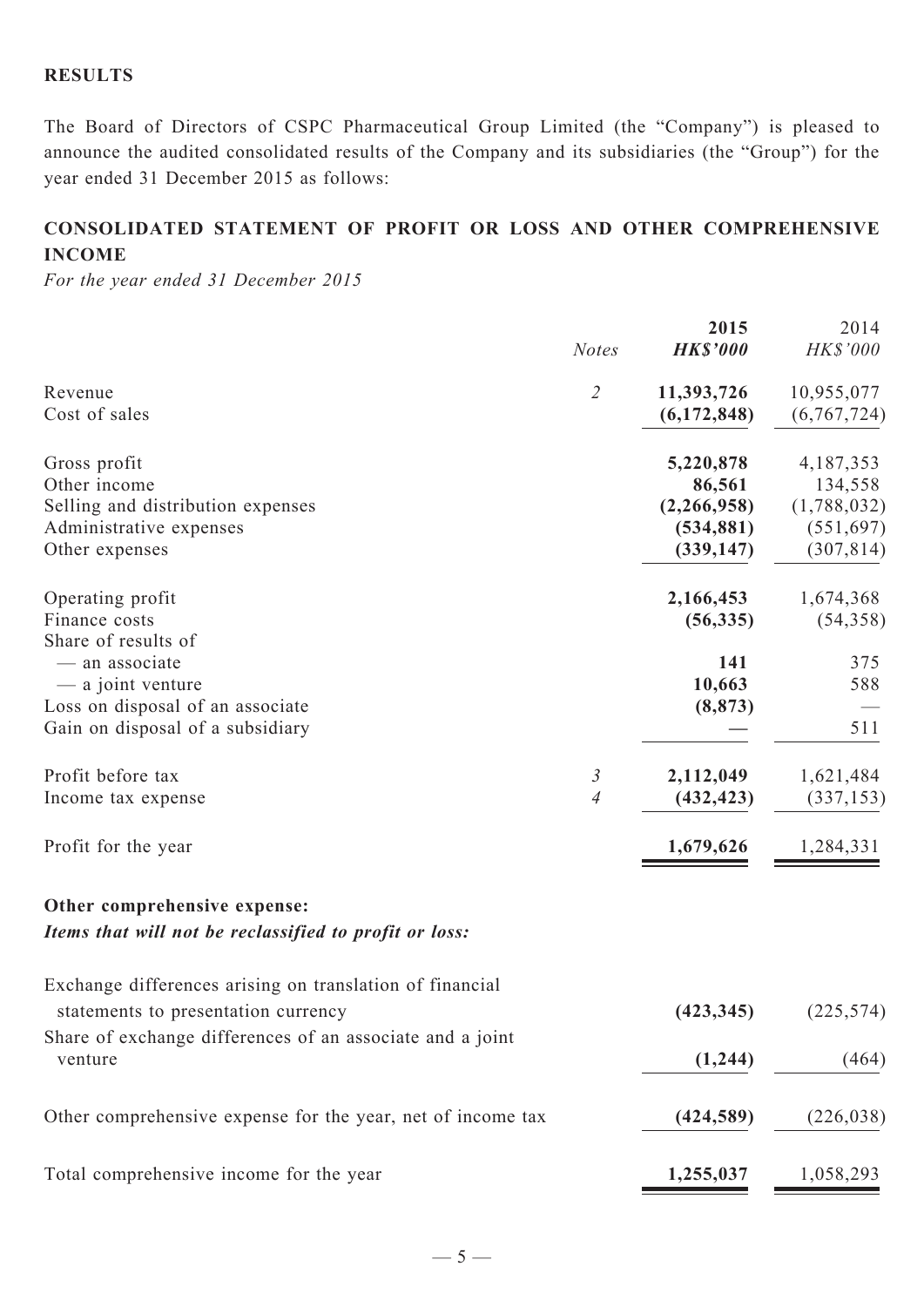# **CONSOLIDATED STATEMENT OF profit or loss and Other COMPREHENSIVE INCOME**

*For the year ended 31 December 2015*

|              | 2015            | 2014      |
|--------------|-----------------|-----------|
| <b>Notes</b> | <b>HK\$'000</b> | HK\$'000  |
|              |                 |           |
|              | 1,665,271       | 1,268,446 |
|              | 14,355          | 15,885    |
|              | 1,679,626       | 1,284,331 |
|              |                 |           |
|              | 1,244,595       | 1,045,174 |
|              | 10,442          | 13,119    |
|              | 1,255,037       | 1,058,293 |
|              | <b>HK</b> cents | HK cents  |
|              |                 |           |
|              |                 | 21.47     |
| 5            | 27.95           | 21.26     |
|              | 5               | 28.18     |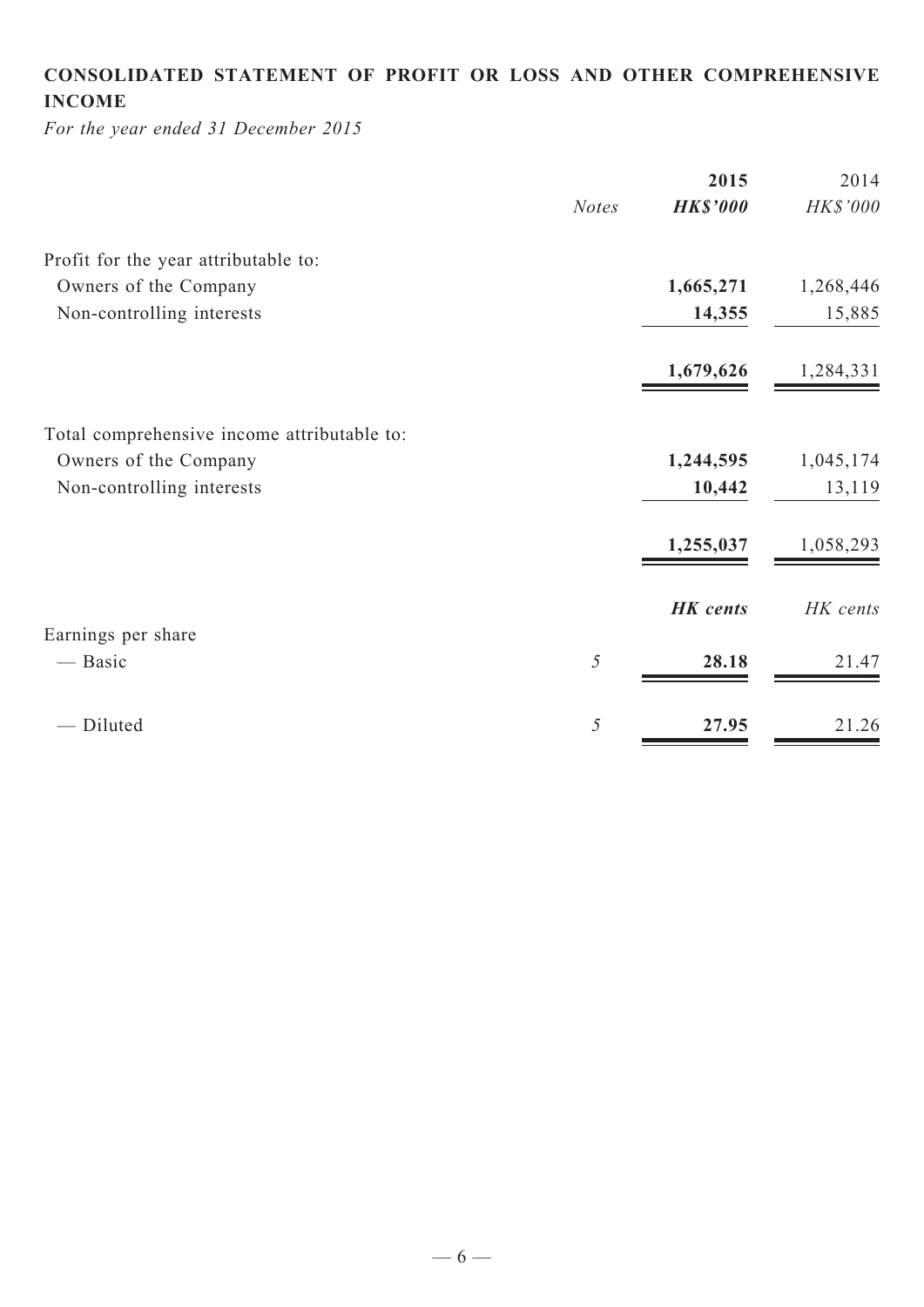# **CONSOLIDATED STATEMENT OF FINANCIAL POSITION**

*At 31 December 2015*

|                                              |                | 2015            | 2014      |
|----------------------------------------------|----------------|-----------------|-----------|
|                                              | <b>Notes</b>   | <b>HK\$'000</b> | HK\$'000  |
| <b>Non-current assets</b>                    |                |                 |           |
| Property, plant and equipment                |                | 5,142,767       | 5,049,087 |
| Prepaid lease payments                       |                | 467,785         | 498,522   |
| Goodwill                                     |                | 119,388         | 125,060   |
| Other intangible assets                      |                | 96,080          | 111,289   |
| Interest in an associate                     |                |                 | 56,732    |
| Interest in a joint venture                  |                | 27,586          | 18,167    |
| Available-for-sale investment                |                |                 | 1,705     |
| Deferred tax assets                          |                | 38,706          | 34,922    |
|                                              |                | 5,892,312       | 5,895,484 |
| <b>Current assets</b>                        |                |                 |           |
| Inventories                                  |                | 1,819,228       | 1,805,749 |
| Trade and other receivables                  | $\overline{7}$ | 1,877,617       | 2,006,712 |
| <b>Bills</b> receivables                     | $\delta$       | 1,389,493       | 1,079,359 |
| Trade receivables due from related companies |                | 162,212         | 92,471    |
| Amount due from a joint venture              |                | 75,179          | 76,450    |
| Prepaid lease payments                       |                | 15,057          | 14,928    |
| Tax recoverable                              |                | 2,477           | 2,754     |
| Held for trading investments                 |                | 606             | 703       |
| Restricted bank deposits                     |                | 6,202           | 58,199    |
| Bank balances and cash                       |                | 2,299,468       | 1,468,421 |
|                                              |                | 7,647,539       | 6,605,746 |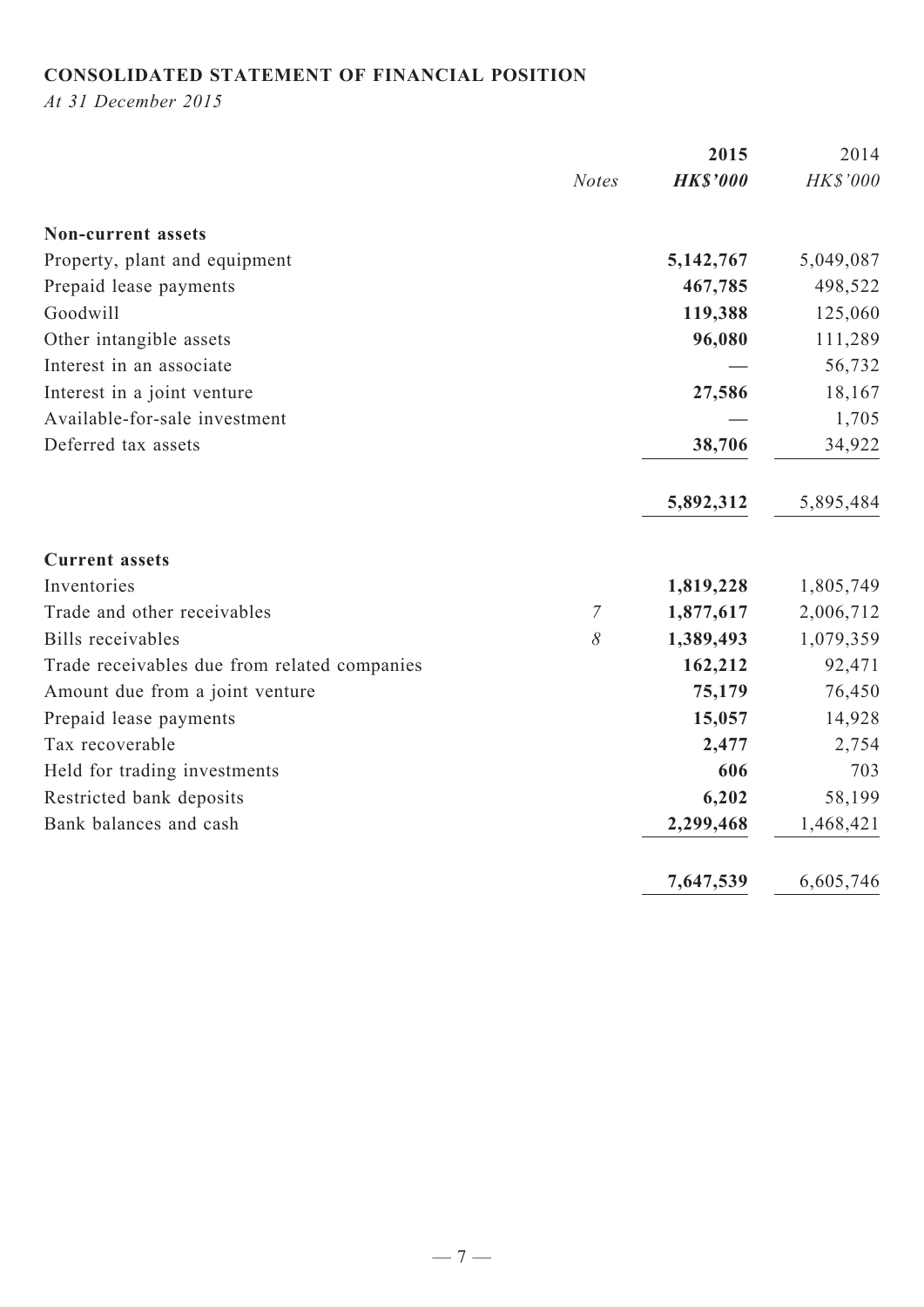# **CONSOLIDATED STATEMENT OF FINANCIAL POSITION**

*At 31 December 2015*

|                                              |              | 2015            | 2014        |
|----------------------------------------------|--------------|-----------------|-------------|
|                                              | <b>Notes</b> | <b>HK\$'000</b> | HK\$'000    |
| <b>Current liabilities</b>                   |              |                 |             |
| Trade and other payables                     | 9            | 2,488,645       | 2,329,726   |
| Bills payables                               | 10           | 392,828         | 227,150     |
| Trade payables due to related companies      |              | 1,108           | 26,483      |
| Trade payables due to an associate           |              |                 | 576         |
| Trade payables due to a joint venture        |              | 1,591           |             |
| Amounts due to related companies             |              | 3,060           | 277,894     |
| Tax liabilities                              |              | 145,063         | 116,597     |
| <b>Borrowings</b>                            |              | 451,966         | 624,070     |
|                                              |              | 3,484,261       | 3,602,496   |
| Net current assets                           |              | 4,163,278       | 3,003,250   |
| Total assets less current liabilities        |              | 10,055,590      | 8,898,734   |
| <b>Non-current liabilities</b>               |              |                 |             |
| Deferred tax liabilities                     |              | 46,322          | 29,645      |
| <b>Borrowings</b>                            |              | 1,010,944       | 601,800     |
| Government grants                            |              | 185,717         | 115,761     |
|                                              |              | 1,242,983       | 747,206     |
| Net assets                                   |              | 8,812,607       | 8,151,528   |
| <b>Capital and reserves</b>                  |              |                 |             |
| Share capital                                |              | 9,835,299       | 9,819,731   |
| Reserves                                     |              | (1,097,244)     | (1,740,577) |
| Equity attributable to owners of the Company |              | 8,738,055       | 8,079,154   |
| Non-controlling interests                    |              | 74,552          | 72,374      |
| <b>Total equity</b>                          |              | 8,812,607       | 8,151,528   |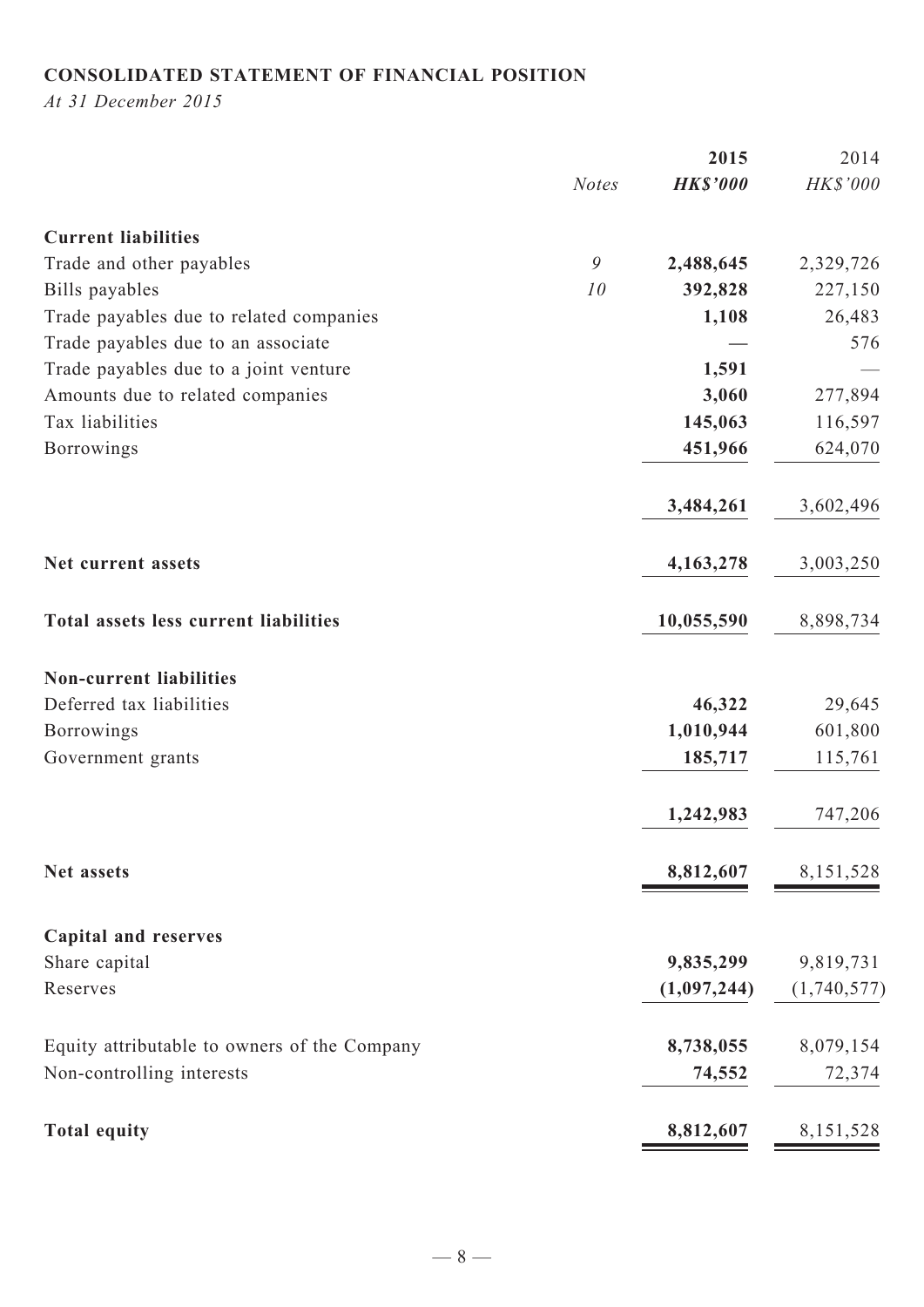#### **NOTES TO FINANCIAL STATEMENTS**

#### **1. Basis of Preparation**

The consolidated financial statements have been prepared in accordance with Hong Kong Financial Reporting Standards ("HKFRSs") issued by the Hong Kong Institute of Certified Public Accountants ("HKICPA"). The consolidated financial statements have been prepared on the historical cost basis except for certain financial instruments that are measured at fair value at the end of reporting period.

#### *Application of new and revised HKFRSs*

The Group has applied the following amendments to HKFRSs issued by HKICPA for the first time in the current year:

| Amendments to HKAS 19 | Defined Benefit Plans: Employee Contributions   |
|-----------------------|-------------------------------------------------|
| Amendments to HKFRSs  | Annual Improvements to HKFRSs 2010 - 2012 Cycle |
| Amendments to HKFRSs  | Annual Improvements to HKFRSs 2011 - 2013 Cycle |

The application of the amendments to HKFRSs in the current year has had no material impact on the Group's financial performance and positions for the current and prior years and/or on the disclosures set out in these consolidated financial statements.

In addition, the requirements of Part 9 "Accounts and Audit" of the new Hong Kong Companies Ordinance (Cap.622) come into operation during the financial year, as a result, there are changes to presentation and disclosures of certain information in the consolidated financial statements.

The financial information relating to the years ended 31 December 2015 and 2014 included in this preliminary announcement of annual results 2015 do not constitute the Company's statutory annual consolidated financial statements for those years but is derived from those financial statements. Further information relating to these statutory financial statements required to be disclosed in accordance with section 436 of the new Hong Kong Companies Ordinance is as follows:

The Company has delivered the financial statements for the year ended 31 December 2014 to the Registrar of Companies as required by section 109(3) of the predecessor Hong Kong Companies Ordinance (Cap. 32). The Company will deliver the financial statements for the year ended 31 December 2015 to the Registrar of Companies as required by section 662(3) of, and Part 3 of Schedule 6 to, the new Hong Kong Companies Ordinance in due course.

The Company's auditor has reported on the financial statements of the Group for both years. The auditor's reports were unqualified; did not include a reference to any matters to which the auditor drew attention by way of emphasis without qualifying its reports; and did not contain a statement under sections 406(2), 407(2) or 407(3) of the new Hong Kong Companies Ordinance.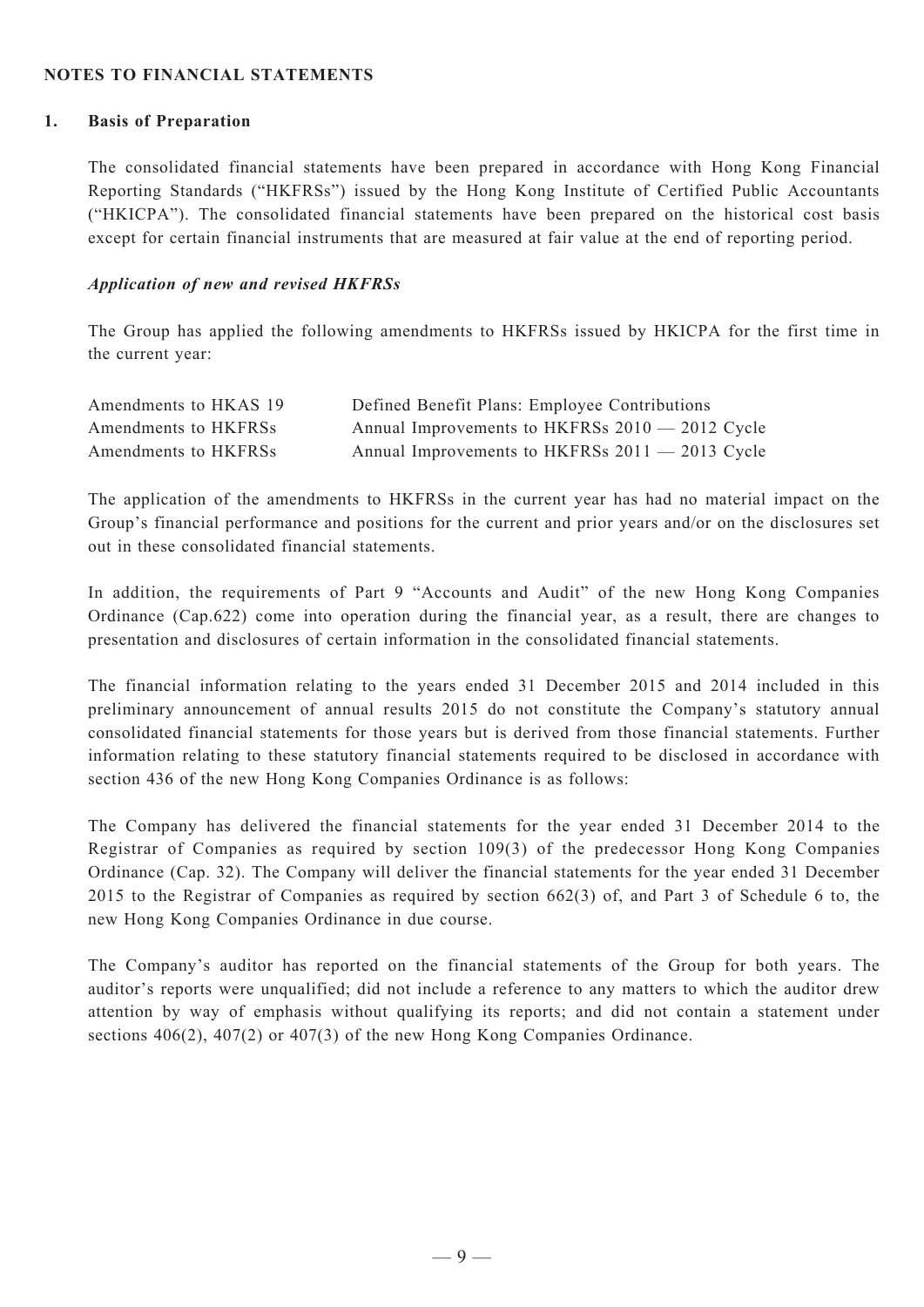#### *New and revised HKFRSs issued but not yet effective*

The Group has not early applied the following new and revised HKFRSs that have been issued but are not yet effective:

| <b>HKFRS 9</b><br>HKFRS 15                      | Financial Instruments <sup>2</sup><br>Revenue from Contracts with Customers <sup>2</sup>              |
|-------------------------------------------------|-------------------------------------------------------------------------------------------------------|
| Amendments to HKFRS 11                          | Accounting for Acquisitions of Interests in Joint Operations <sup>1</sup>                             |
| Amendments to HKAS 1                            | Disclosure Initiative <sup>1</sup>                                                                    |
| Amendments to HKAS 16<br>and HKAS 38            | Clarification of Acceptable Methods of Depreciation and<br>Amortisation <sup>1</sup>                  |
| Amendments to HKAS 16<br>and HKAS 41            | Agriculture: Bearer Plants <sup>1</sup>                                                               |
| Amendments to HKFRS 10<br>and HKAS 28           | Sale or Contribution of Assets between an Investor and its Associate<br>or Joint Venture <sup>3</sup> |
| Amendments to HKFRS 10,<br>HKFRS 12 and HKAS 28 | Investment Entities: Applying the Consolidation Exception <sup>1</sup>                                |
| Amendments to HKFRSs                            | Annual Improvements to HKFRSs 2012-2014 Cycle <sup>1</sup>                                            |

- <sup>1</sup> Effective for annual periods beginning on or after 1 January 2016, with earlier application permitted.
- <sup>2</sup> Effective for annual periods beginning on or after 1 January 2018, with earlier application permitted.
- <sup>3</sup> Effective for annual periods beginning on or after a date to be determined

The Group has already commenced an assessment of the impact of these new and revised standards and amendments to the Group and is not yet in a position to state whether these would have a significant impact on the Group's results and financial position.

#### **2. Revenue and Segment Information**

|               | 2015<br><b>HK\$'000</b> | 2014<br>HK\$'000 |
|---------------|-------------------------|------------------|
| Sale of goods | 11,393,726              | 10,955,077       |

The Group's operating segments are identified on the basis of internal reports about components of the Group that are regularly reviewed by the board of directors, being the chief operating decision maker, for the purpose of resources allocation and assessment of segment performance.

The Group's reportable and operating segments for financial reporting purposes are as follows:

- (a) Finished drugs
- (b) Antibiotics (intermediates and bulk drugs)
- (c) Vitamin C (bulk drugs)
- (d) Caffeine and others (bulk drugs)

All reportable and operating segments are engaged in the manufacture and sales of pharmaceutical products.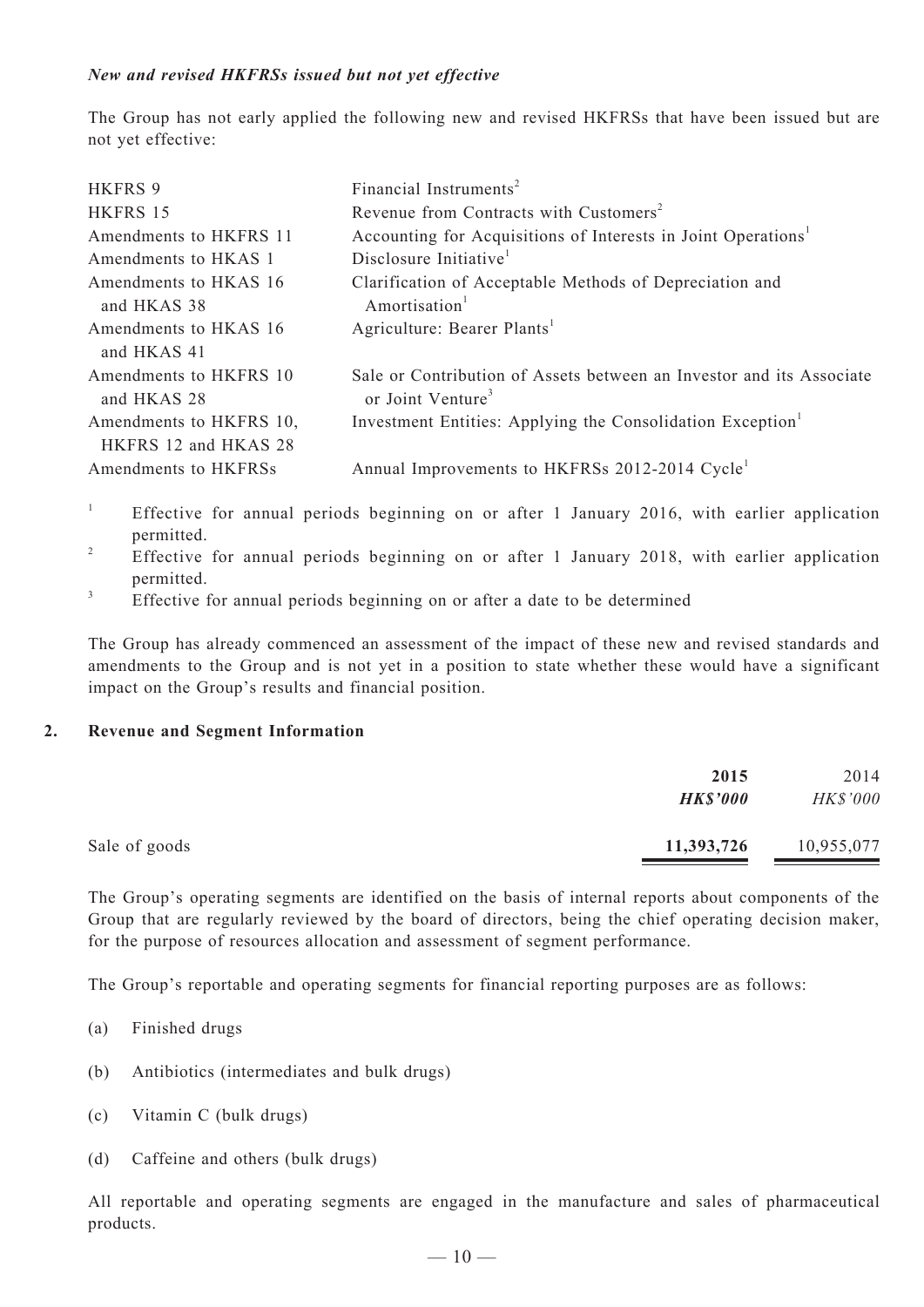## *Segment revenues and results*

The following is an analysis of the Group's revenue and results by operating and reportable segment.

## *For the year ended 31 December 2015:*

|                        | Finished<br>drugs<br><b>HKS'000</b> | <b>Antibiotics</b><br><b>HKS'000</b> | Vitamin C<br><b>HKS'000</b> | Caffeine<br>and others<br><b>HKS'000</b> | Segment<br>total<br><b>HKS'000</b> | <b>Eliminations</b><br><b>HKS'000</b> | Consolidated<br><b>HK\$'000</b> |
|------------------------|-------------------------------------|--------------------------------------|-----------------------------|------------------------------------------|------------------------------------|---------------------------------------|---------------------------------|
| <b>SEGMENT REVENUE</b> |                                     |                                      |                             |                                          |                                    |                                       |                                 |
| External sales         | 7,793,705                           | 1,718,436                            | 1,202,694                   | 678,891                                  | 11,393,726                         |                                       | 11,393,726                      |
| Inter-segment sales    |                                     | 55,434                               | 4,126                       | 8,245                                    | 67,805                             | (67, 805)                             |                                 |
| <b>TOTAL REVENUE</b>   | 7,793,705                           | 1,773,870                            | 1,206,820                   | 687,136                                  | 11,461,531                         | (67, 805)                             | 11,393,726                      |

Inter-segment sales are charged at prevailing market rates.

| <b>SEGMENT PROFIT (LOSS)</b>     | 2,030,600 | 189,496 | (39, 577) | 119,853 | 2,300,372 | 2,300,372  |
|----------------------------------|-----------|---------|-----------|---------|-----------|------------|
| Unallocated income               |           |         |           |         |           | 9,807      |
| Unallocated expenses             |           |         |           |         |           | (143, 726) |
| Operating profit                 |           |         |           |         |           | 2,166,453  |
| Finance costs                    |           |         |           |         |           | (56, 335)  |
| Share of results of              |           |         |           |         |           |            |
| - an associate                   |           |         |           |         |           | 141        |
| $-$ a joint venture              |           |         |           |         |           | 10,663     |
| Loss on disposal of an associate |           |         |           |         |           | (8, 873)   |
| Profit before tax                |           |         |           |         |           | 2,112,049  |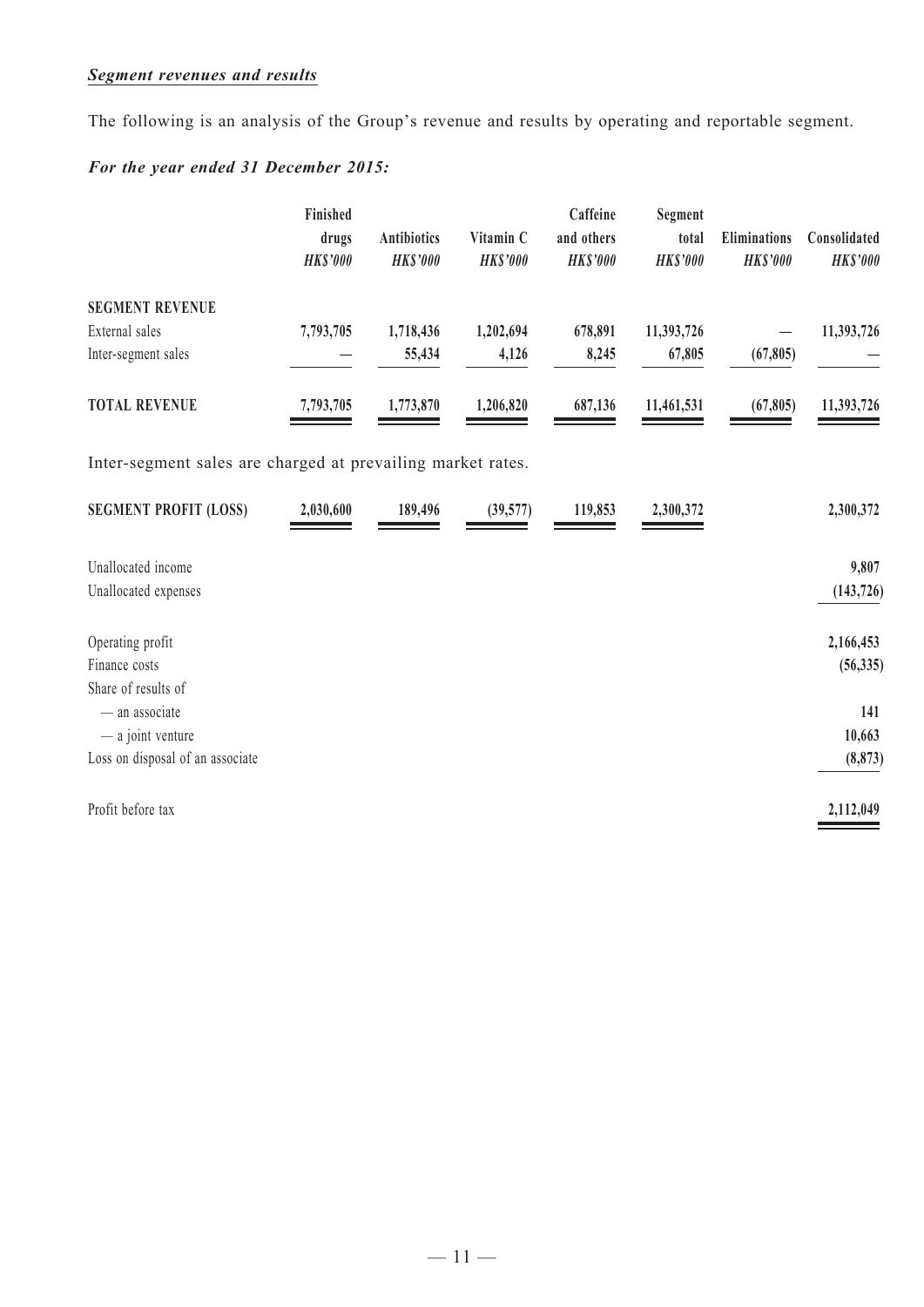#### *For the year ended 31 December 2014:*

|                                                             | Finished<br>drugs<br>HK\$'000 | Antibiotics<br>HK\$'000 | Vitamin C<br>HK\$'000 | Caffeine<br>and others<br>HK\$'000 | Segment<br>total<br>HK\$'000 | Eliminations<br>HK\$'000 | Consolidated<br>HK\$'000 |
|-------------------------------------------------------------|-------------------------------|-------------------------|-----------------------|------------------------------------|------------------------------|--------------------------|--------------------------|
| <b>SEGMENT REVENUE</b>                                      |                               |                         |                       |                                    |                              |                          |                          |
| External sales                                              | 6,716,184                     | 2,369,864               | 1,243,347             | 625,682                            | 10,955,077                   |                          | 10,955,077               |
| Inter-segment sales                                         |                               | 47,514                  | 6,794                 | 8,332                              | 62,640                       | (62, 640)                |                          |
| <b>TOTAL REVENUE</b>                                        | 6,716,184                     | 2,417,378               | 1,250,141             | 634,014                            | 11,017,717                   | (62, 640)                | 10,955,077               |
| Inter-segment sales are charged at prevailing market rates. |                               |                         |                       |                                    |                              |                          |                          |
| <b>SEGMENT PROFIT (LOSS)</b>                                | 1,635,411                     | 155,929                 | (87,666)              | 122,688                            | 1,826,362                    |                          | 1,826,362                |
| Unallocated income                                          |                               |                         |                       |                                    |                              |                          | 7,849                    |
| Unallocated expenses                                        |                               |                         |                       |                                    |                              |                          | (159, 843)               |
| Operating profit                                            |                               |                         |                       |                                    |                              |                          | 1,674,368                |
| Finance costs                                               |                               |                         |                       |                                    |                              |                          | (54, 358)                |
| Share of results of                                         |                               |                         |                       |                                    |                              |                          |                          |
| - an associate                                              |                               |                         |                       |                                    |                              |                          | 375                      |
| - a joint venture                                           |                               |                         |                       |                                    |                              |                          | 588                      |
| Gain on disposal of a subsidiary                            |                               |                         |                       |                                    |                              |                          | 511                      |
| Profit before tax                                           |                               |                         |                       |                                    |                              |                          | 1,621,484                |

Segment profit (loss) represents the profit earned/loss recognised by each segment without allocation of interest income, finance costs, central administrative expenses, share of results of an associate and a joint venture, loss on disposal of an associate and gain on disposal of a subsidiary. This is the measure reported to the board of directors for the purposes of resources allocation and performance assessment.

#### *Geographical information*

The following is an analysis of the Group's revenue by geographical market based on geographical location of customers:

|                                                                  | 2015<br><b>HK\$'000</b> | 2014<br><b>HK\$'000</b> |
|------------------------------------------------------------------|-------------------------|-------------------------|
|                                                                  |                         |                         |
| The People's Republic of China (the "PRC") (country of domicile) | 8,671,612               | 8,164,521               |
| Other Asian regions                                              | 1,122,154               | 1,134,235               |
| Americas                                                         | 830,673                 | 790,634                 |
| Europe                                                           | 607,443                 | 711,190                 |
| Others                                                           | 161,844                 | 154,497                 |
|                                                                  | 11,393,726              | 10,955,077              |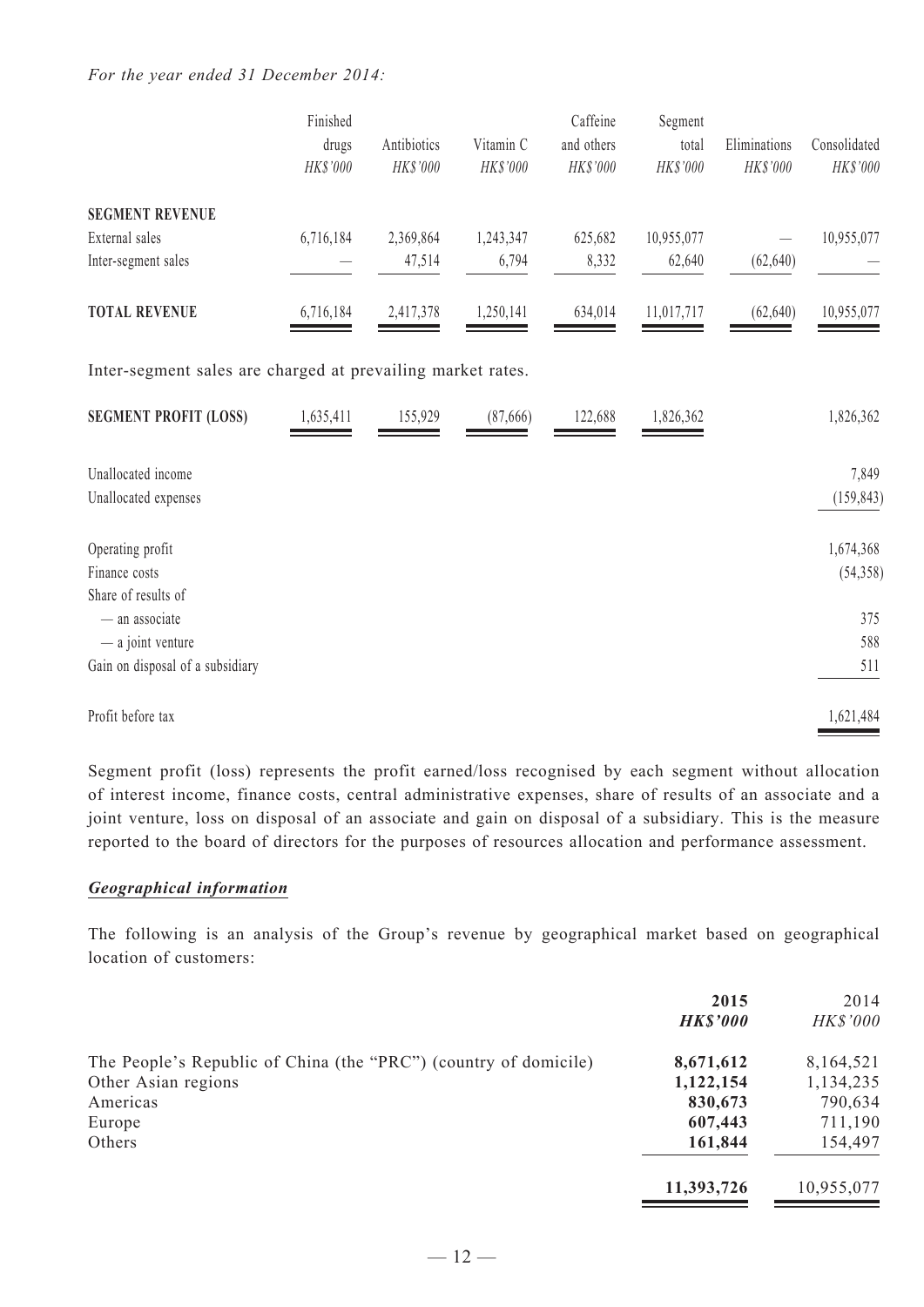The Group's operations are substantially based in the PRC and significantly all non-current assets of the Group are located in the PRC. Therefore, no further analysis of geographical information is presented.

#### **3. Profit Before Tax**

|                                                                       | 2015            | 2014      |
|-----------------------------------------------------------------------|-----------------|-----------|
|                                                                       | <b>HK\$'000</b> | HK\$'000  |
| Profit before tax has been arrived at after charging (crediting):     |                 |           |
| Staff costs, including directors' and chief executive's remuneration  |                 |           |
| - Salaries, wages and other benefits                                  | 789,421         | 823,626   |
| - Contribution to retirement benefit schemes                          | 106,812         | 96,894    |
| - Share-based payment expense (included in administrative             |                 |           |
| expenses)                                                             |                 | 53,187    |
| Total staff costs                                                     | 896,233         | 973,707   |
| Amortisation of intangible assets (included in cost of sales)         | 18,430          | 19,850    |
| Amortisation of prepaid lease payments                                | 14,794          | 15,319    |
| Depreciation of property, plant and equipment                         | 572,036         | 575,043   |
| Total depreciation and amortisation                                   | 605,260         | 610,212   |
| Auditor's remuneration                                                | 3,660           | 3,600     |
| Gain on disposal of an available-for-sale investment                  |                 |           |
| (included in other income)                                            | (358)           |           |
| Government grant income                                               | (39, 730)       | (85, 547) |
| Interest income                                                       | (8, 459)        | (7, 852)  |
| Loss (gain) on disposal of property, plant and equipment (included in |                 |           |
| other expenses/other income)                                          | 7,012           | (3, 402)  |
| Net foreign exchange loss                                             | 1,786           | 4,518     |
| Rental expenses                                                       | 36,577          | 31,268    |
| Reversal on write down of inventories (included in cost of sales)     |                 | (7, 342)  |
| Net impairment loss on trade receivables                              | 9,024           | 2,883     |
| Research and development expenditure recognised as an expense         |                 |           |
| (included in other expenses)                                          | 324,505         | 307,223   |

*Note:* Cost of inventories recognised as an expense approximated cost of sales as shown in the consolidated statement of profit or loss and other comprehensive income for the years ended 31 December 2015 and 2014.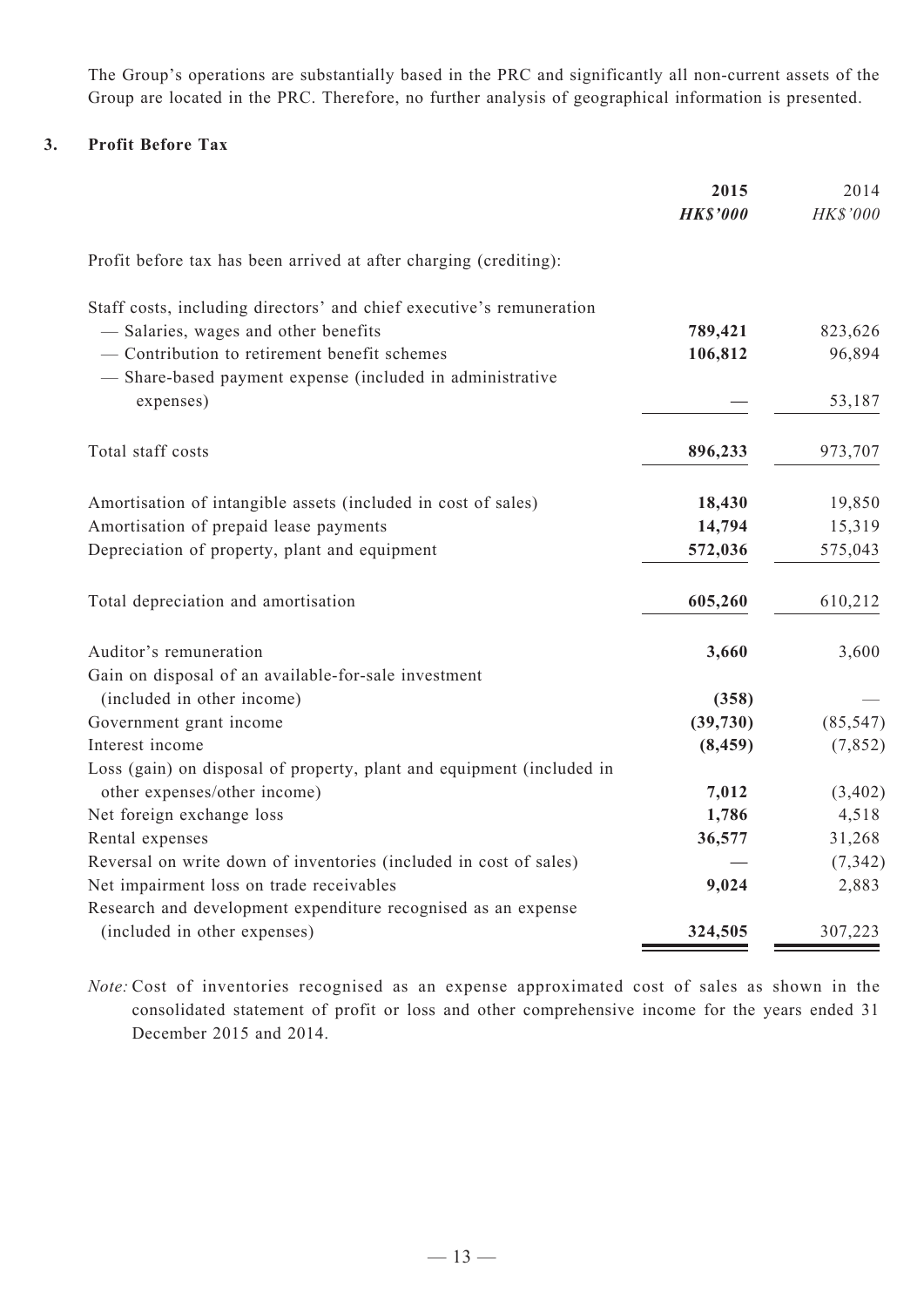|                                                                | 2015<br><b>HK\$'000</b> | 2014<br>HK\$'000 |
|----------------------------------------------------------------|-------------------------|------------------|
| The tax charge comprises:                                      |                         |                  |
| Current taxation                                               |                         |                  |
| - PRC Enterprise Income Tax                                    | 377,464                 | 300,781          |
| - PRC withholding tax on dividends distributed by subsidiaries | 42,096                  | 32,422           |
|                                                                | 419,560                 | 333,203          |
| Deferred taxation                                              | 12,863                  | 3,950            |
|                                                                | 432,423                 | 337,153          |

The Company and its subsidiaries incorporated in Hong Kong are subject to 16.5% of the estimated assessable profit under Hong Kong Profits Tax. No Hong Kong Profits Tax has been recognised as the Company and its subsidiaries incorporated in Hong Kong had no assessable income for both years.

The basic tax rate of the Company's PRC subsidiaries is 25% under the law of the PRC on Enterprise Income Tax (the "EIT Law") and implementation regulations of the EIT law. Certain subsidiaries of the Company are qualified as advanced technology enterprises and have obtained approvals from the relevant tax authorities for the applicable tax rate reduced to 15% for a period of 3 years up to 2017.

#### **5. Earnings Per Share**

The calculation of the basic and diluted earnings per share attributable to the owners of the Company is based on the following data:

|                                                                  | 2015<br><b>HK\$'000</b> | 2014<br>HK\$'000 |
|------------------------------------------------------------------|-------------------------|------------------|
| Earnings                                                         |                         |                  |
| Earnings for the purpose of basic and diluted earnings per share | 1,665,271               | 1,268,446        |
|                                                                  | 2015<br>'000            | 2014<br>'000     |
| Number of shares                                                 |                         |                  |
| Weighted average number of ordinary shares                       |                         |                  |
| for the purpose of basic earnings per share                      | 5,908,795               | 5,908,018        |
| Effect of dilutive potential ordinary shares:                    |                         |                  |
| Share options granted by the Company                             | 48,879                  | 59,664           |
| Weighted average number of ordinary shares                       |                         |                  |
| for the purpose of diluted earnings per share                    | 5,957,674               | 5,967,682        |
| – 14 —                                                           |                         |                  |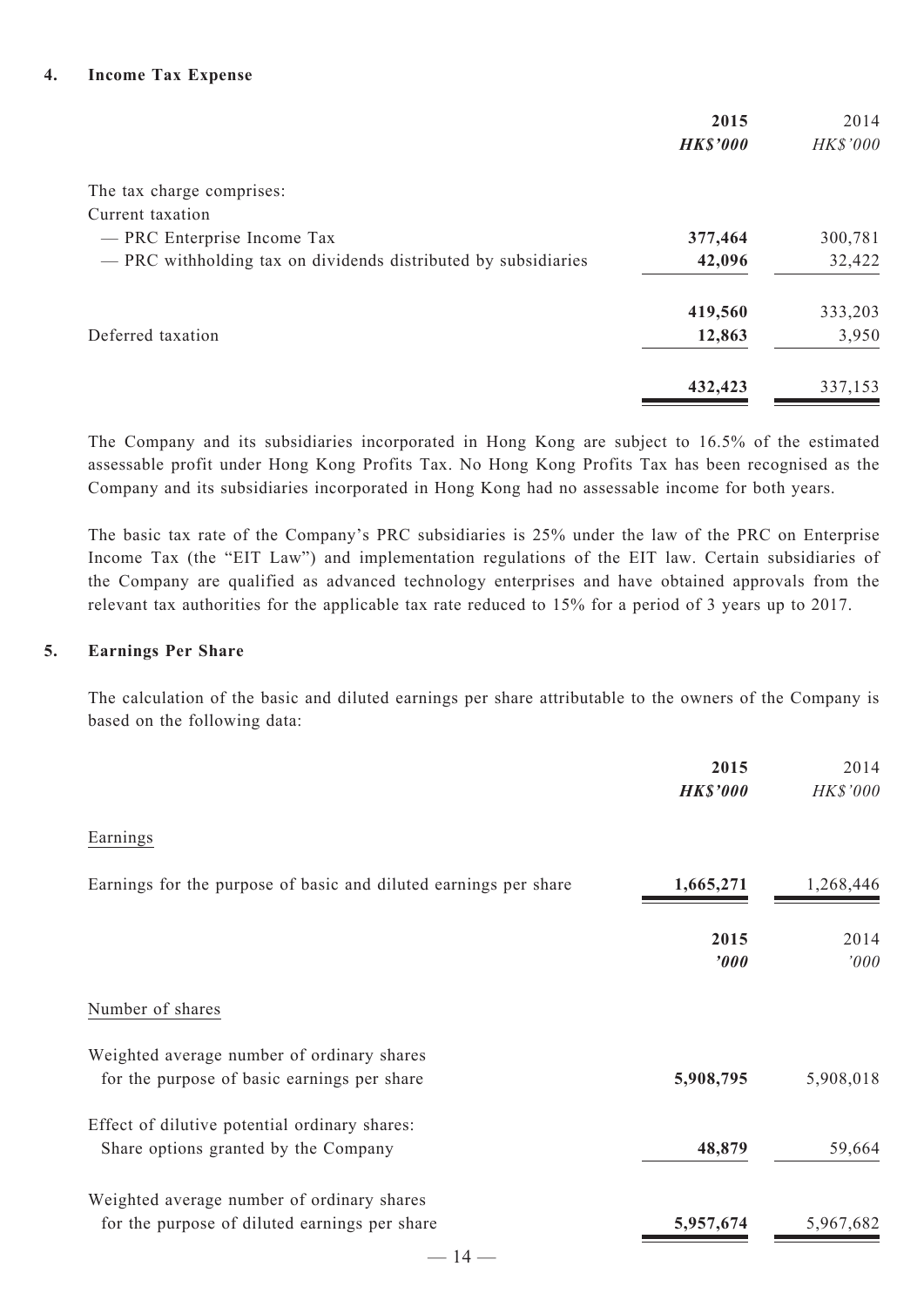#### **6. Dividends**

|                                                       | 2015            | 2014     |
|-------------------------------------------------------|-----------------|----------|
|                                                       | <b>HK\$'000</b> | HK\$'000 |
|                                                       |                 |          |
| Dividends recognised as distribution during the year: |                 |          |
| $2014$ Final, paid — HK10 cents                       |                 |          |
| $(2014: 2013$ Final, paid — HK8 cents) per share      | 590,802         | 472,641  |

The directors recommend the payment of a final dividend of HK11 cents (2014: HK10 cents) per share in respect of the year ended 31 December 2015. Subject to approval by the shareholders in the forthcoming annual general meeting, the proposed final dividend will be paid on or around Friday, 17 June 2016 to shareholders of the Company whose names appear on the register of members of the Company on Wednesday, 8 June 2016.

#### **7. Trade and Other Receivables**

|                                          | 2015<br><b>HK\$'000</b> | 2014<br>HK\$'000 |
|------------------------------------------|-------------------------|------------------|
| Trade receivables                        | 1,560,948               | 1,699,086        |
| Less: allowance for doubtful debts       | (13, 181)               | (4,395)          |
|                                          | 1,547,767               | 1,694,691        |
| Prepayment for purchase of raw materials | 176,527                 | 183,695          |
| Deposits and prepayment for utilities    | 62,798                  | 40,093           |
| Other tax recoverable                    | 29,325                  | 28,672           |
| Others                                   | 61,200                  | 59,561           |
|                                          | 1,877,617               | 2,006,712        |

The Group allows a general credit period of up to 90 days to its trade customers. The following is an aged analysis of trade receivables (net of allowance for doubtful debts) presented based on invoice date at the end of the reporting period which approximated the respective revenue recognition dates:

|                  | 2015            | 2014      |
|------------------|-----------------|-----------|
|                  | <b>HK\$'000</b> | HK\$'000  |
| $0$ to $90$ days | 1,375,675       | 1,479,654 |
| 91 to 180 days   | 129,875         | 210,236   |
| 181 to 365 days  | 42,217          | 4,801     |
|                  | 1,547,767       | 1,694,691 |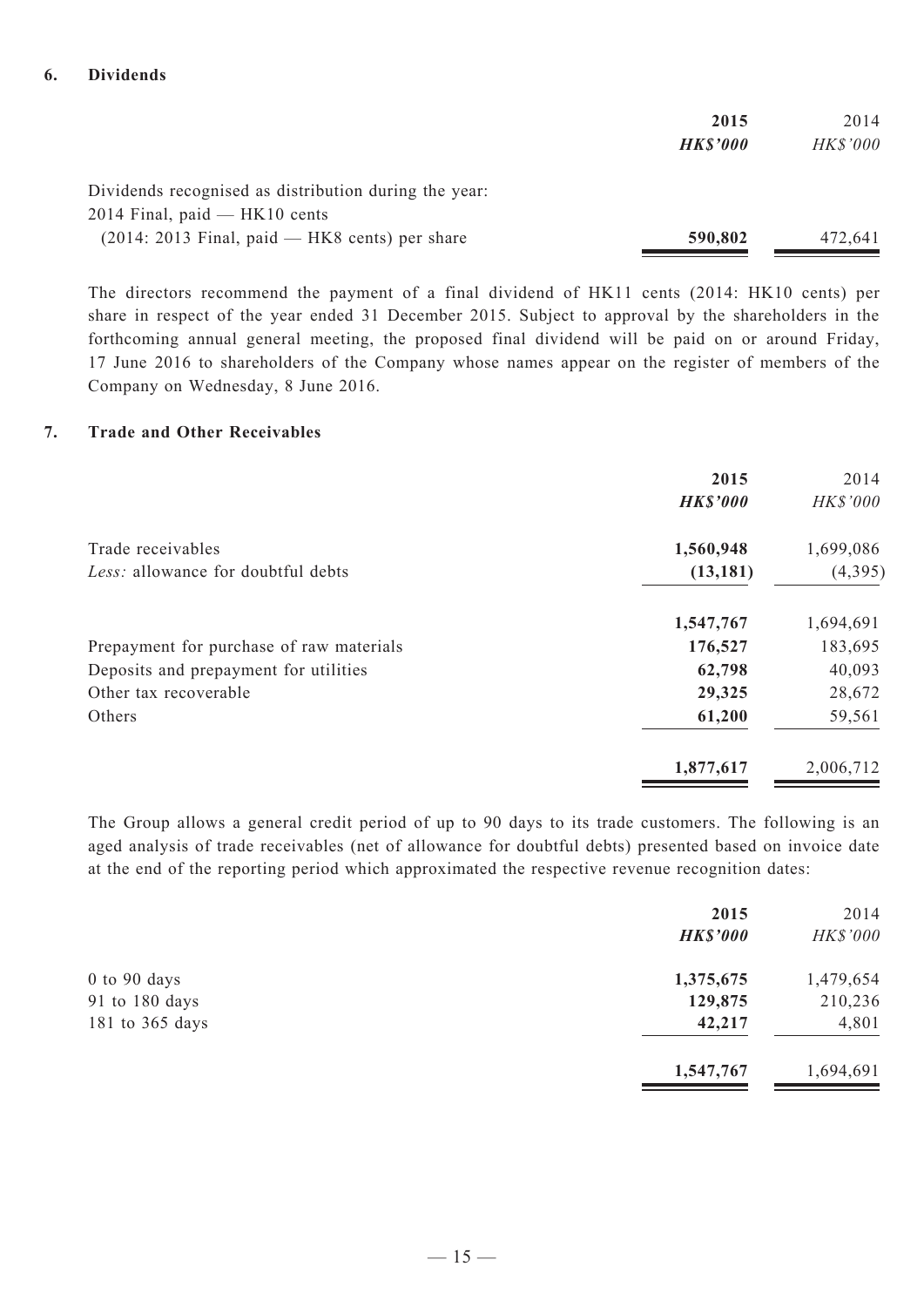#### **8. Bills Receivables**

Bills receivables represent bills on hand. All bills receivables of the Group are with a maturity period of less than 180 days (2014: 180 days) and not yet due at the end of the reporting period, and management considers the default rate is low based on historical information and experience.

#### **9. Trade and Other Payables**

|                                                | 2015            | 2014      |
|------------------------------------------------|-----------------|-----------|
|                                                | <b>HK\$'000</b> | HK\$'000  |
| Trade payables                                 | 752,256         | 955,617   |
| Customer deposits and advance from customers   | 441,063         | 373,342   |
| Other tax payables                             | 113,088         | 53,984    |
| Freight and utilities charges payable          | 70,562          | 28,430    |
| Construction cost and acquisition of property, |                 |           |
| plant and equipment payable                    | 678,785         | 601,792   |
| Government grants                              | 109,537         | 88,596    |
| Staff welfare payable                          | 111,950         | 131,792   |
| Selling expense payable                        | 145,430         | 60,260    |
| Others                                         | 65,974          | 35,913    |
|                                                | 2,488,645       | 2,329,726 |

The following is an aged analysis of trade payables presented based on the invoice date at the end of the reporting period:

|                    | 2015<br><b>HK\$'000</b> | 2014<br>HK\$'000 |
|--------------------|-------------------------|------------------|
| $0$ to $90$ days   | 613,893                 | 703,652          |
| 91 to 180 days     | 65,471                  | 104,716          |
| More than 180 days | 72,892                  | 147,249          |
|                    | 752,256                 | 955,617          |

The general credit period on purchases of goods is up to 90 days. The Group has financial risk management policies in place to ensure that all payables are settled within the credit timeframe.

#### **10. Bills Payables**

All bills payables of the Group are aged within 180 days (2014: 180 days) and not yet due at the end of the reporting period.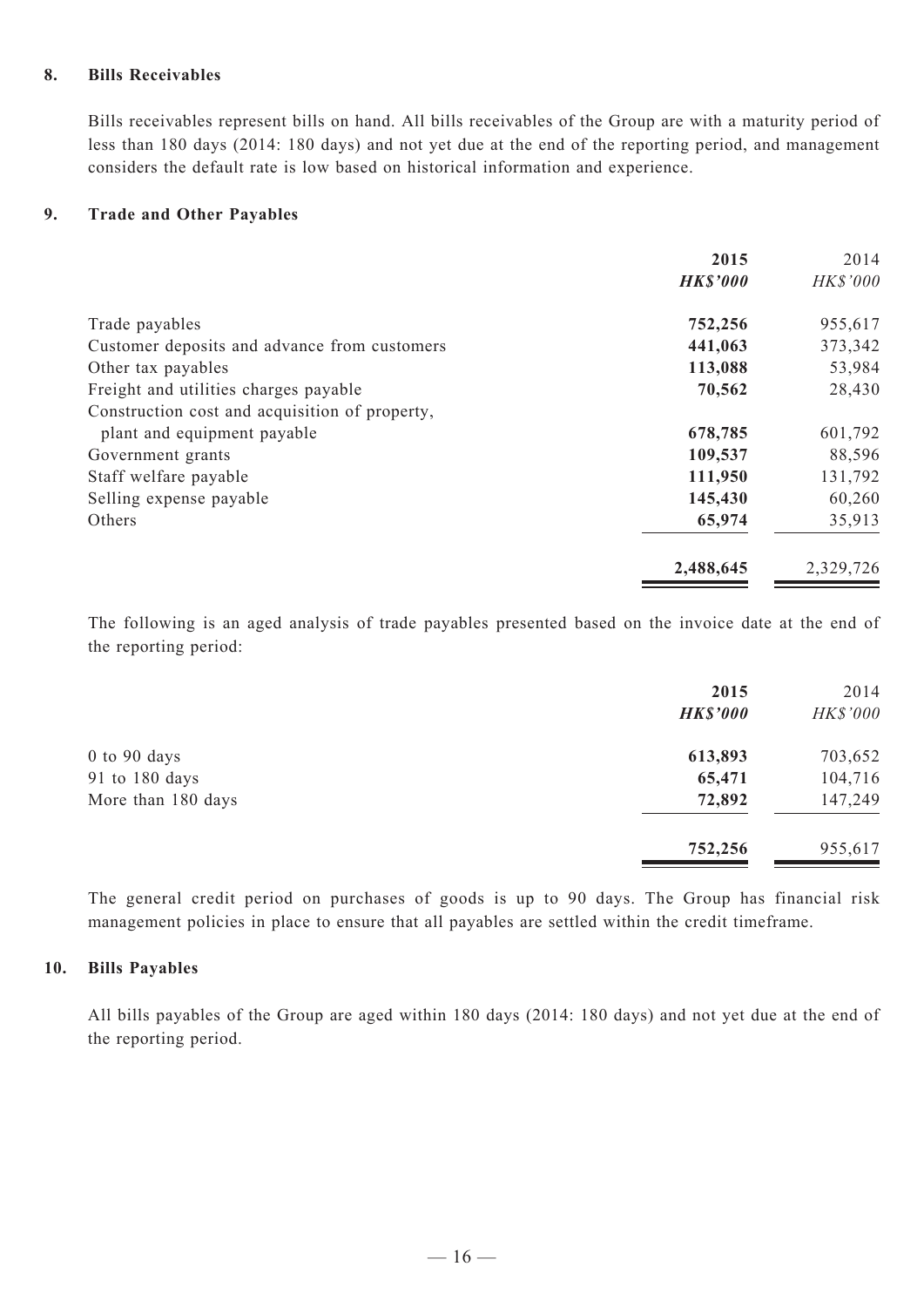## **MANAGEMENT DISCUSSION AND ANALYSIS**

#### **RESULTS**

In 2015, the Group recorded sales revenue of approximately HK\$11,394 million and profit attributable to shareholders of approximately HK\$1,665 million, representing an increase of 4.0% and 31.3% over last year, respectively.

#### **FINISHED DRUG BUSINESS**

A number of medical policies have been released in 2015 to move on the medical reform in China. These policy changes in relation to drug price control, drug tenders and medical reimbursements have asserted high pressure on the entire pharmaceutical industry. The Group has formulated measures to maximize the benefits with consideration of market and price level for its products under the new environment. On the other hand, the Group's continued efforts in product promotion, market exploration and channel building have been fruitful. In 2015, sales revenue of the finished drug business reached HK\$7,794 million, representing a growth of 16.0% over last year. The following is a business review of the Group's major innovative drug products and common generic drugs within the finished drug business.

#### **Innovative Drug Products**

During the year, the innovative drug business of the Group maintained strong growth momentum, with continuous expansion of market share and a stronger presence and coverage in the high-end market. With the continuous efforts in academic-based promotion, the innovative drug business maintained a rapid growth in sales. For the current year, sales revenue reached approximately HK\$3,775 million, representing a 35.6% growth over last year.

Tenders of all the provinces and cities in China are expected to be completed successively, the Group will strive to ensure that its innovative drug products can win the tenders at reasonable prices in order to expand market coverage and to drive rapid and sustainable growth. The Group will also further improve its expert network and increase its efforts in academic-based promotion, so as to strengthen the market position of its innovative drug products in the respective therapeutic sector.

Following is an overview of the Group's major innovative drug products:

#### *"NBP"*

"NBP" series is a Class I new drug in China and is also a patent-protected exclusive product. Its major ingredient is butylphthalide, and the drug is mainly used for the treatment of acute ischemic stroke. Its soft capsule and injection forms were launched in 2005 and 2010, respectively. This product has been awarded the State Science and Technology Progress Award (Second Class), Golden Award for Outstanding Chinese Patented Invention and China Grand Awards for Industry. "NBP" is a recommended drug in the "Guidelines for Cerebrovascular Disease Prevention and Treatment in China" and the "Guidelines for Acute Ischemic Stroke Treatment in China 2014" (the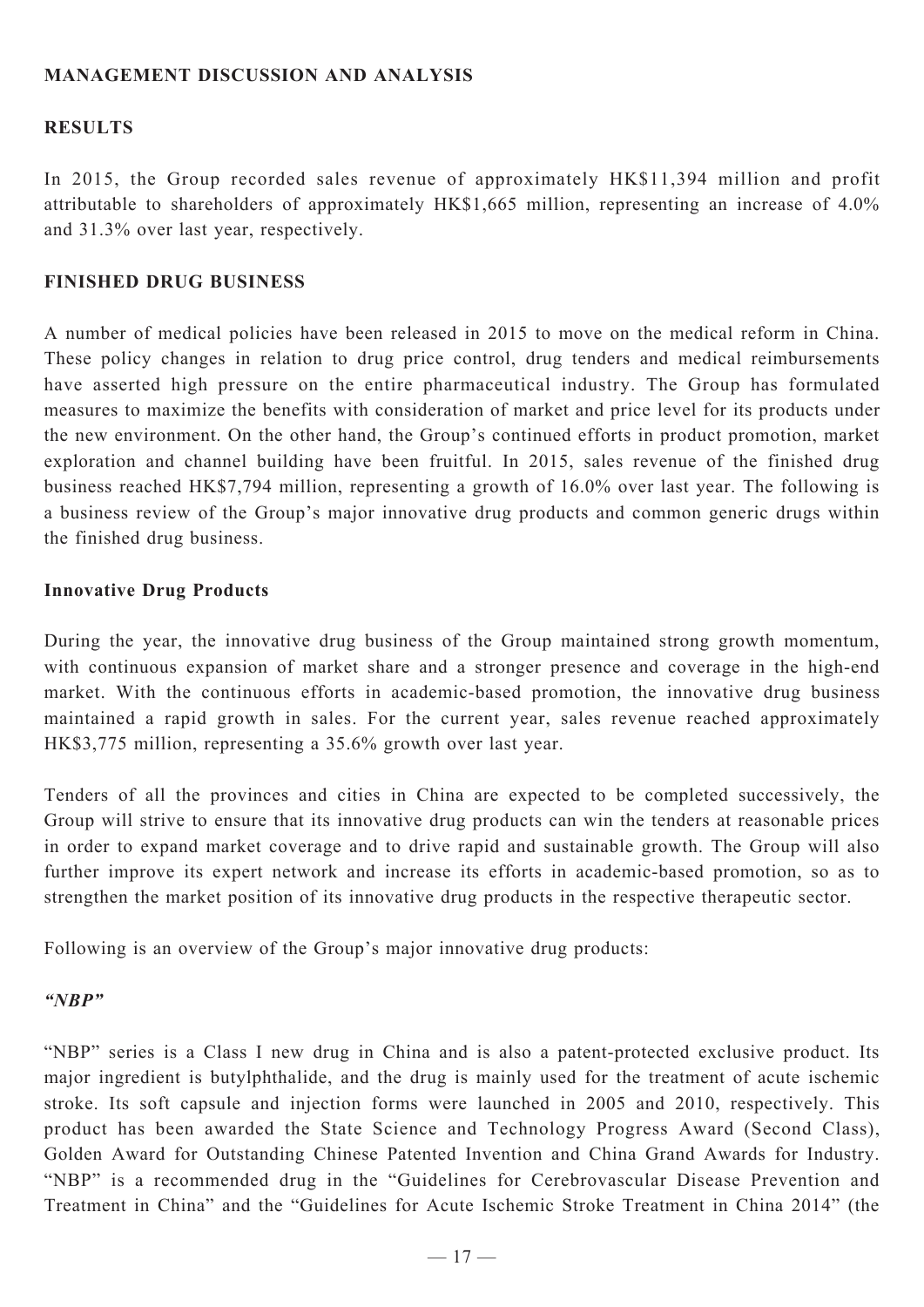"New Guideline"). It is worth noting that in the New Guideline newly amended during the year, "NBP" was promoted to class II recommendation and level B evidence, with more in-depth and detailed description on its mechanism of action, safety and efficacy. The New Guideline also added a description on the better efficacy of the "NBP" sequential treatment group (14 days of "NBP" injection followed by 76 days of "NBP" capsules) against the control group. During the year, the China Food and Drug Administration ("CFDA") has approved the supplemental application of "NBP" injections for adding information on the better clinical results of the 90-day "NBP" sequential treatment group against the control group in the original prescription information, which provides support for more scientific use of "NBP" products. "NBP" also achieved important breakthrough in exploring into new treatment areas. The study results of a large-scale clinical research on the treatment of vascular cognitive impairment no dementia with butylphthalide was accepted and published by the international authoritative medical journal "Alzheimer's & Dementia". Currently, "NBP" is one of the fastest growing products for the treatment of acute ischemic stroke and is also a blockbuster innovative drug of the Group.

## *"Oulaining"*

"Oulaining" series is available in the forms of capsule and lyophilized powder injection. Its major ingredient is oxiracetam, and the drug is mainly used for the treatment of mild to moderate memory and mental impairment resulting from vascular dementia, senile dementia and brain trauma. It has a broad range of clinical indications with huge market potentials. "Oulaining" lyophilized powder injection is currently an exclusive preparation form in China, and has been awarded the Hebei Province Science and Technology Progress Award (First Class). In face of the intense market competition of the oxiracetam injection products, the Group will continuously increase its efforts in academic-based promotion and building its expert network with a view to differentiate from other preparations in order to capture a bigger market share.

## *"Xuanning"*

"Xuanning" series is available in the forms of tablet and dispersible tablet. Its major ingredient is maleate levamlodipine, and the drug is mainly used for the treatment of hypertension and angina pectoris. The product has been awarded the State Technological Invention Award (Second Class). After years of market development, "Xuanning" has grown into a major brand among hypertension drugs in China. It is well positioned to capture a bigger market share.

## *"Duomeisu"*

"Duomeisu" (Doxorubicin hydrochloride liposome injection) is used as a first-line chemotherapy drug for the treatment of lymphoma, multiple myeloma, ovarian cancer and breast cancer. This product can also be used as a second-line chemotherapy drug for treating patients with improving progress of AIDS-related Kaposi's sarcoma. In addition, it can be used in patients who cannot tolerate using a combination of two or more of the following drugs: vincristine, bleomycin and doxorubicin (or any anthracycline antibiotics). "Duomeisu"'s patented nano-extrusion technique can make the particle size of the liposome more consistent so as to ensure the target enrichment effect of the liposomal drug.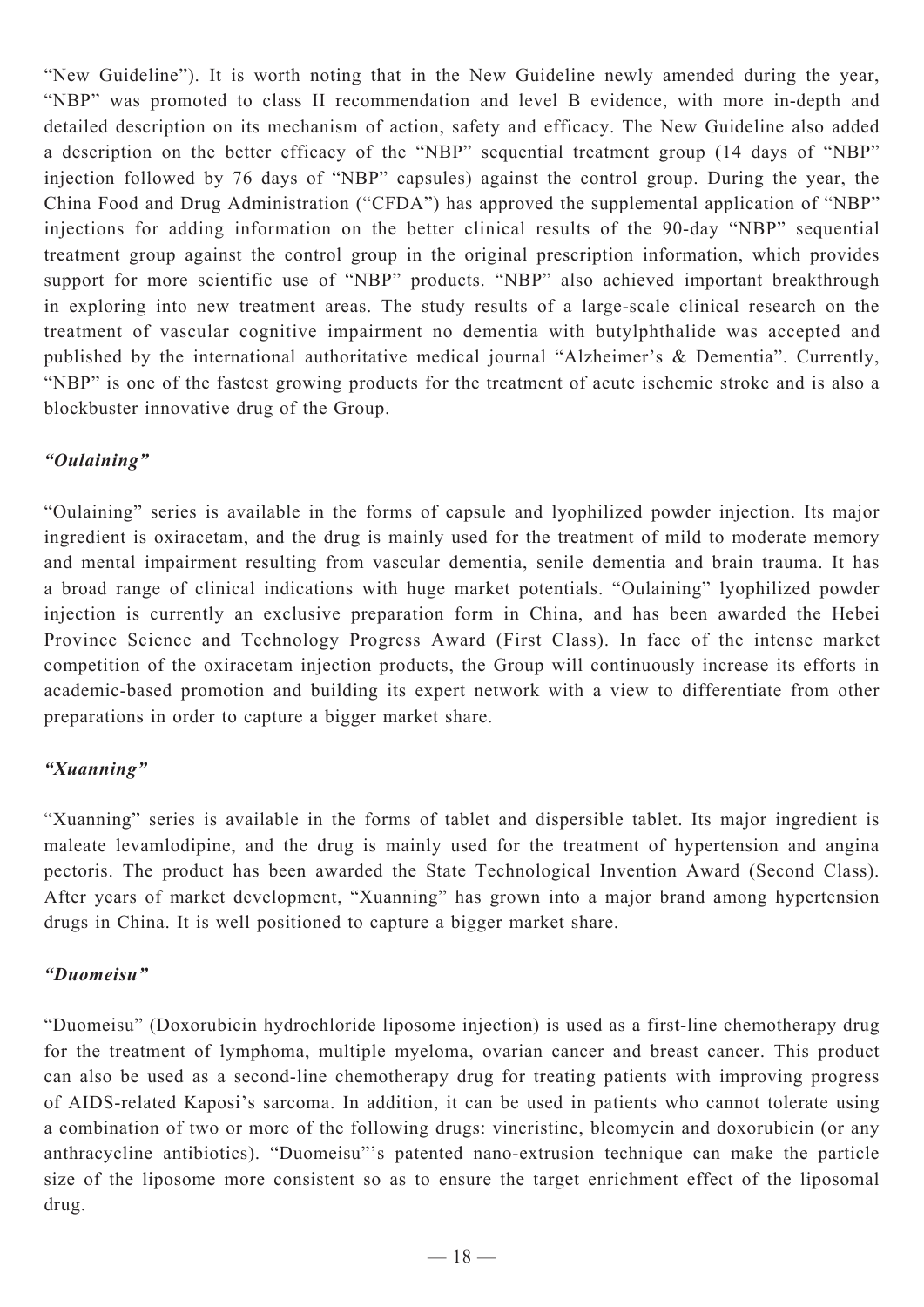## *"Jinyouli"*

"Jinyouli" (PEG-rhGCSF injection) is the first long-acting growth factor drug in China. This product is a long-acting white blood cell booster used for the prevention of leucopenia and infection induced by chemotherapy.

## *"Ailineng"*

"Ailineng" (Elemene injection) is a drug mainly used for the treatment of nerve glioma and brain metastases, and adjuvant treatment of malignant pleural and peritoneal effusion. It is a category B product under the national reimbursement drug list in China. The upgraded liquid formulation of this product has obtained patent in China.

## *"Nuolining"*

"Nuolining" (Imatinib mesylate tablets) is the Group's first approved small molecule targeted cancer drug. It is a first-line drug mainly for the treatment of Philadelphia chromosome-positive chronic myelocytic leukemia (Ph+CML) and Philadelphia chromosome-positive acute lymphoblastic leukemia (Ph+ALL). This product was launched in March 2015.

## **Common Generic Drug Products**

During the year, the Group has proactively responded to the promulgation and implementation of the national policies on essential drugs and low-priced drugs, further enhancing its sales strategies, building sales channel and continuously improving the product mix of the common generic drugs, Sound growth in both the lower-tier medical market and the non-prescriptive drug market and improved profitability were achieved. Amongst all, the Group's Chinese medicine soft capsule product series (including "Qingre Jiedu soft capsules (清熱解毒軟膠囊)", "Ganmao Qingre soft capsules (感冒清熱軟膠囊)", "Yin Huang soft capsules (銀黃軟膠囊)", "Xiangsha Yangwei soft capsules (香砂養胃軟膠囊)" and "Huoxiang Qushu soft capsules (藿香祛暑軟膠囊)" ) have formed a brand portfolio and have attained sound growth during the year. Meanwhile, the Group's highend antibiotics product "Zhongnuo Shuluoke(中諾舒羅克)" (meropenem for injection) and health supplement product "Guoweikang(果維康)" (vitamin C tablet) have also recorded rapid growth for many consecutive years. Products for chronic diseases also represent one of the Group's key development areas. Sales of existing product series including "Qinkexi(勤可息)" (enalapril maleate tablets), "Gubang (固邦)" (alendronate sodium enteric coated tablets), "Ouyi (歐意)" (aspirin enteric coated tablets), "Ouwei(歐維)" (mecobalamin tablets) and "Linmeixin(林美欣)" (glimepiride dispersible tablets) have also achieved growth during this year. As to antibiotics products, individual essential drugs have recorded declining sales due to market and product mix adjustments. In 2015, the common generic drug business has achieved stable growth, generating a sales revenue of HK\$4,019 million, representing an increase of 2.2% over last year.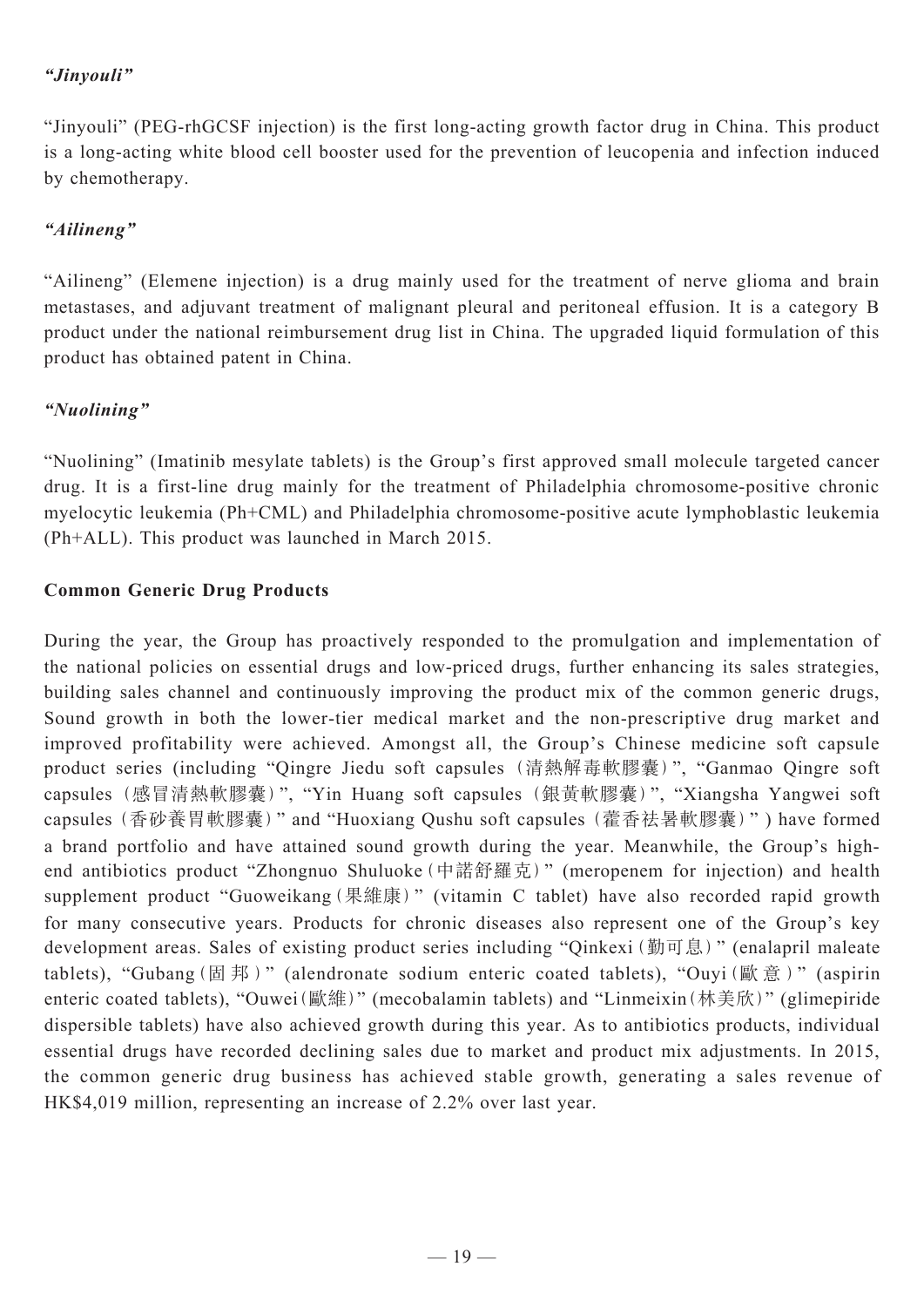#### **Bulk Drug Business**

#### **Antibiotics**

In 2015, sales revenue of the antibiotics business decreased significantly, which was mainly attributable to the inclusion of sales revenue from a former subsidiary in the 2014 comparative figure. Improvements in the antibiotics market were seen in 2015. The Group has implemented a number of measures such as technology upgrades, reinforcement of internal management, energy saving and consumption reduction in order to decrease its production costs and maintain its leading position in this industry. In 2015, the antibiotics business recorded significant growth in profit.

#### **Vitamin C**

Overcapacity of the vitamin C market still lingered in 2015, but market conditions remained relatively stable. Leveraging on its advantages in scale, production costs and quality, the Group continued to maintain its leading position in the industry. In 2015, both the total sales volume and export volume of the Group's vitamin C products were top-ranked in the industry. The Group also managed to reduce the loss of this business through reduction in production costs.

#### **Caffeine and Others**

In 2015, both the market demand and product price of caffeine remained stable while the Group's market share has further increased. As some manufacturers has halted or limited their production, the total supply has dropped and led to a mild increase in the market prices. The Group has also enhanced its product sales structure for this business by cutting the sales of some non-major products. In 2015, this business continued to make steady contribution to the Group's profits.

#### **RESEARCH AND DEVELOPMENT**

The Group continued to invest in the research and development of new products, and currently has approximately 170 products under research and development, with focus on the therapeutic areas of cardio-cerebrovascular, diabetes, oncology, neurology and anti-infection. Among these products, 15 are Class 1 new drugs and 50 are Class 3 new drugs (including Class  $3 + 6$ ).

In 2015, the Group has submitted applications for 29 products to the CFDA (of which, 7 are production applications and 22 are clinical trial applications). The Group has also obtained production approvals for 4 products (including "nafcillin sodium raw material and injection", "cefcapene pivoxil hydrochloride raw material and tablets", "aspirin enteric coated tablets (100mg)" and "cefdinir raw material"), as well as clinical trial approvals for 25 products (including Class 1 new drug "DBPR108 capsules"). In the first two months of 2016, the Group has further obtained clinical trial approvals for 16 products (including Class 1 new drug "SKLB1028 capsules"). Out of these 41 clinical trial approvals obtained, one product has completed the bioequivalence study and has submitted the application for production, 11 products have confirmed the institutions doing the clinical study and are either undergoing clinical trial or preparing clinical trial samples. On the other hand, pursuant to the "Opinions on Implementation of Priority Evaluation, Examination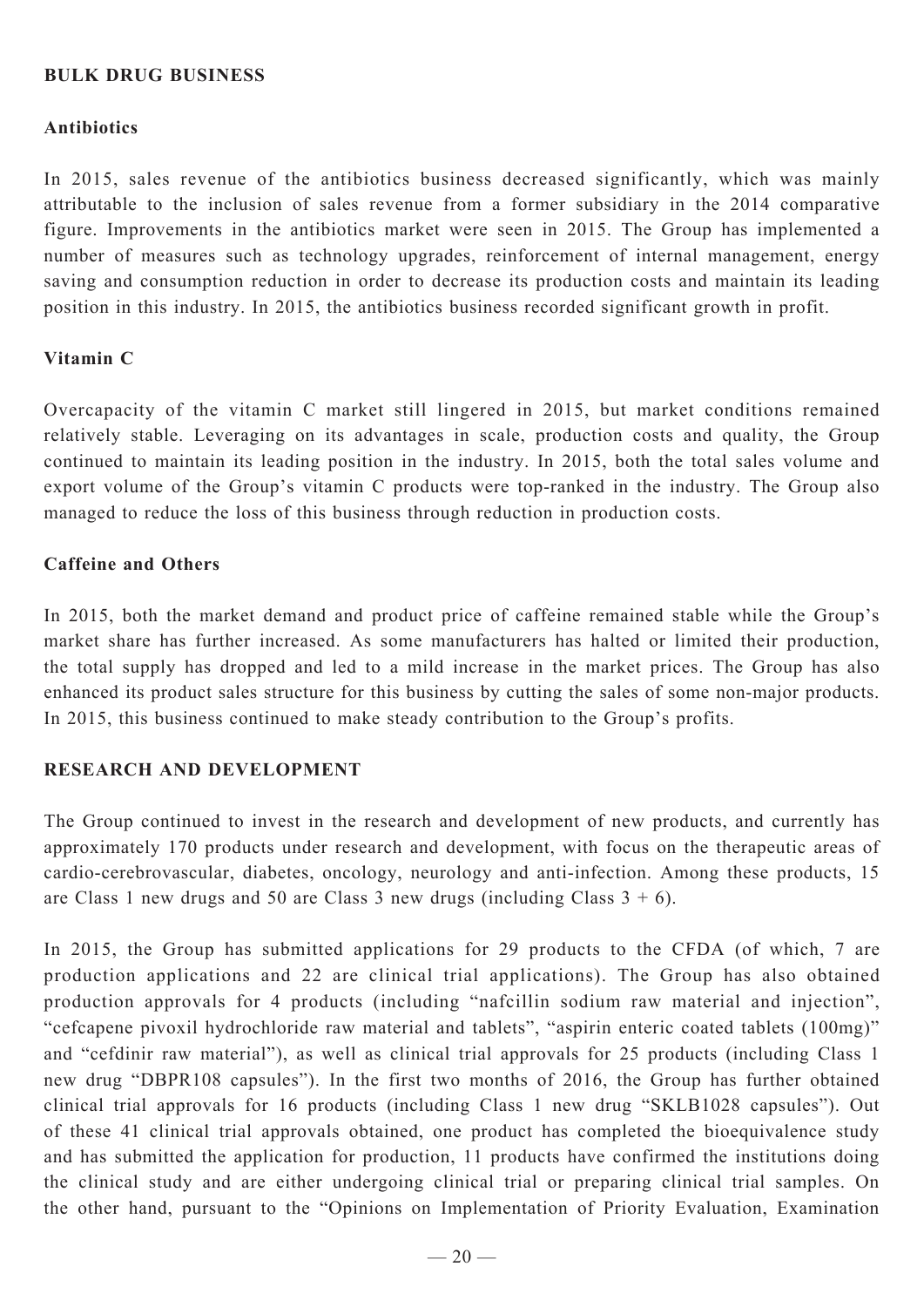and Approval to Solve the Application Backlog of Registration of Drugs" of the CFDA, the Group has 7 products qualified for priority evaluation, examination and approval and has submitted the applications to the Center for Drug Evaluation accordingly.

At present, the Group has 28 products pending for production approval by the CFDA (including 4 Class 3 new drugs (including Class  $3 + 6$ )); 16 products undergoing bioequivalence study or clinical trial (including 7 Class 1 new drugs); and 29 products granted clinical trial approvals. Of these 73 products pending approval or under development, 13 are oncology drugs, 8 are diabetes drugs, 9 are cardio-cerebrovascular drugs, 12 are neurology drugs, 15 are anti-infective drugs and 16 others.

With regard to overseas research and development, the Group has submitted 2 Abbreviated New Drug Application ("ANDA") in the U.S. during the year. Currently, the Group has a total of 10 drugs applying for ANDA in the U.S.. During the year, the ANDA application for the Group's "benzonatate soft capsules" and "donepezil hydrochloride tablets" (change of production site) have been approved by the U.S. FDA. Meanwhile, the protocol for phase II clinical trial application of "butylphthalide soft capsules" has been approved by the U.S. FDA and has started subject screening. The Investigational New Drug ("IND") application for "mitoxantrone hydrochloride liposome injection" has also been submitted to the U.S. FDA in March 2016.

## **Financial Review**

#### **Results**

|                                                | 2015       | 2014       | Change    |
|------------------------------------------------|------------|------------|-----------|
| Revenue (HK\$'000)                             |            |            |           |
| Finished drugs                                 | 7,793,705  | 6,716,184  | $+16.0\%$ |
| Bulk drugs                                     | 3,600,021  | 4,238,893  | $-15.1\%$ |
| Total                                          | 11,393,726 | 10,955,077 | $+4.0\%$  |
| Operating profit <i>(HK\$'000)</i>             | 2,166,453  | 1,674,368  | $+29.4%$  |
| Operating profit margin                        | 19.0%      | 15.3%      |           |
| Profit attributable to shareholders (HK\$'000) | 1,665,271  | 1,268,446  | $+31.3%$  |
| Net profit margin                              | 14.6%      | 11.6%      |           |
| Basic earnings per share <i>(HK cents)</i>     | 28.18      | 21.47      | $+31.3%$  |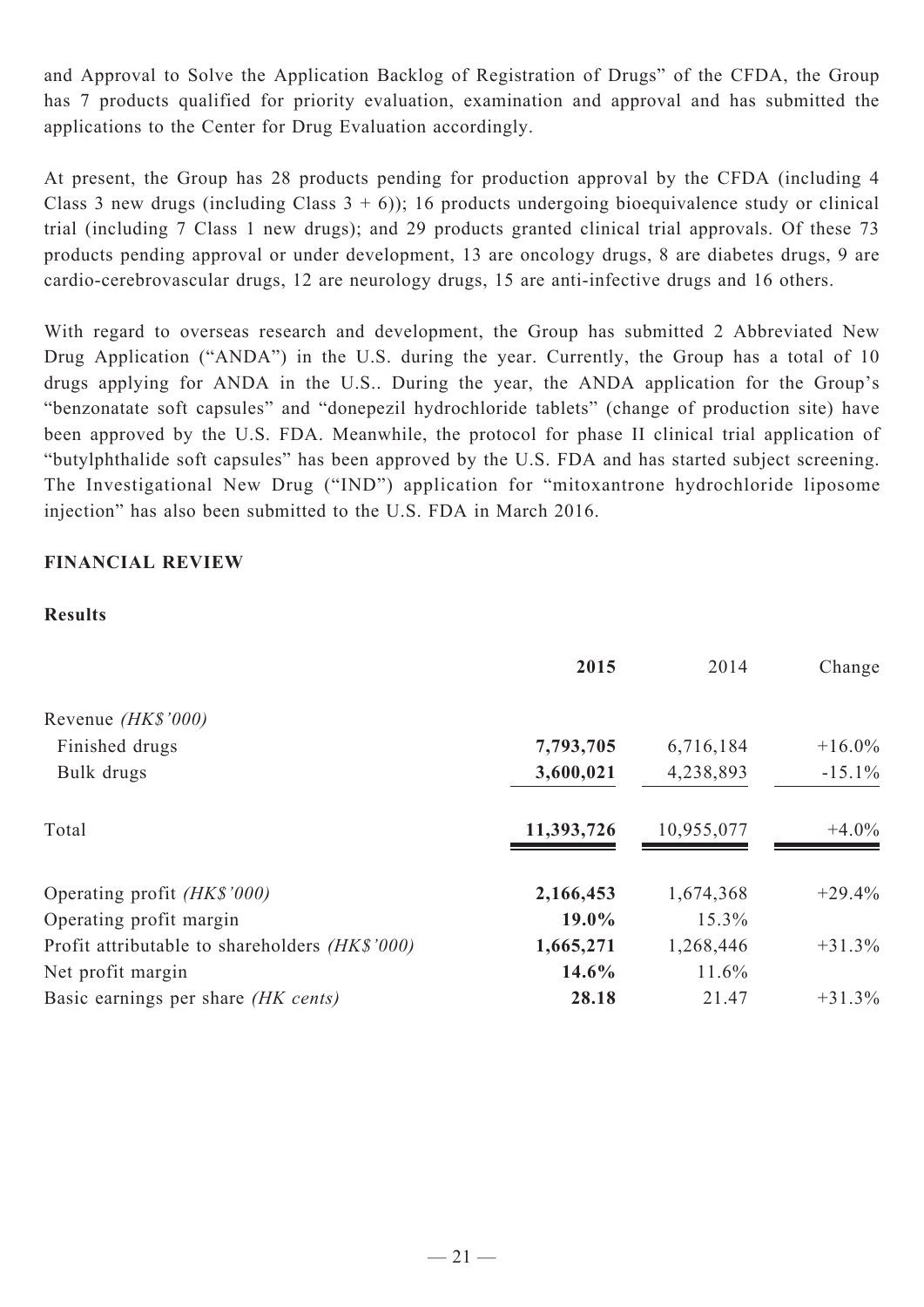Revenue from the finished drug business remained the major growth driver to the Group. In particular, the innovative drugs continued to deliver strong growth in 2015 with aggregate sales revenue reaching approximately HK\$3,775 million, representing a growth of 35.6%. Mainly due to the growing contribution from the innovative drugs, operating profit margin and net profit margin of the Group improved to 19.0% and 14.6% in 2015, respectively. Profit attributable to shareholders increased by 31.3% to HK\$1,665 million with a corresponding increase in basic earnings per share to HK28.18 cents in 2015.

## **Liquidity and Financial Position**

In 2015, the Group's operating activities generated a cash inflow of HK\$2,251 million (2014: HK\$1,806 million). Average turnover period of trade receivables (ratio of balance of trade receivables to sales, inclusive of value added tax for sales in China) was 49 days for 2015, a decrease of 6 days as compared with 2014. Average turnover period of inventories (ratio of balance of inventories to cost of sales) slightly increased to 108 days for 2015. Current ratio of the Group improved further from 1.8 a year earlier to 2.2 as at 31 December 2015. Capital expenditure in relation to the additions of production facilities amounted to HK\$924 million for the year.

The Group's financial position remained solid. As at 31 December 2015, total bank balances and cash amounted to HK\$2,306 million and total borrowings amounted to HK\$1,463 million, resulting in a net cash positon of HK\$843 million (2014: HK\$301 million). Total borrowings comprise bank loans of HK\$1,382 million and loans from a related company of HK\$81 million. HK\$452 million of the total borrowings are repayable within one year and the remaining HK\$1,011 million repayable between two to three years. Gearing ratio as at 31 December 2015 was 16.6% as compared to 15.0% a year earlier.

44% of the Group's borrowings are denominated in Hong Kong dollars, 16% in United States dollars and 40% in Renminbi. The Group's sales are mainly denominated in Renminbi for domestic sales in China and in United States dollars for export sales. The Group manages its foreign exchange risks by closely monitoring its net foreign exchange exposures and mitigating the impact of foreign currency fluctuations by using appropriate hedging arrangements when considered necessary.

## **Employees**

As at 31 December 2015, the Group had about 10,023 employees. The majority of them are employed in mainland China. The Group will continue to offer competitive remuneration packages, discretionary share options and bonuses to staff based on the performance of the Group and the individual employee.

## **Sustainable Development Strategies**

The Group will continue to pursue the development strategies of (i) active development of innovative drug business; (ii) continuation of products internationalization; and (iii) consolidation of leadership in the bulk drug business in order to achieve long-term sustainable growth.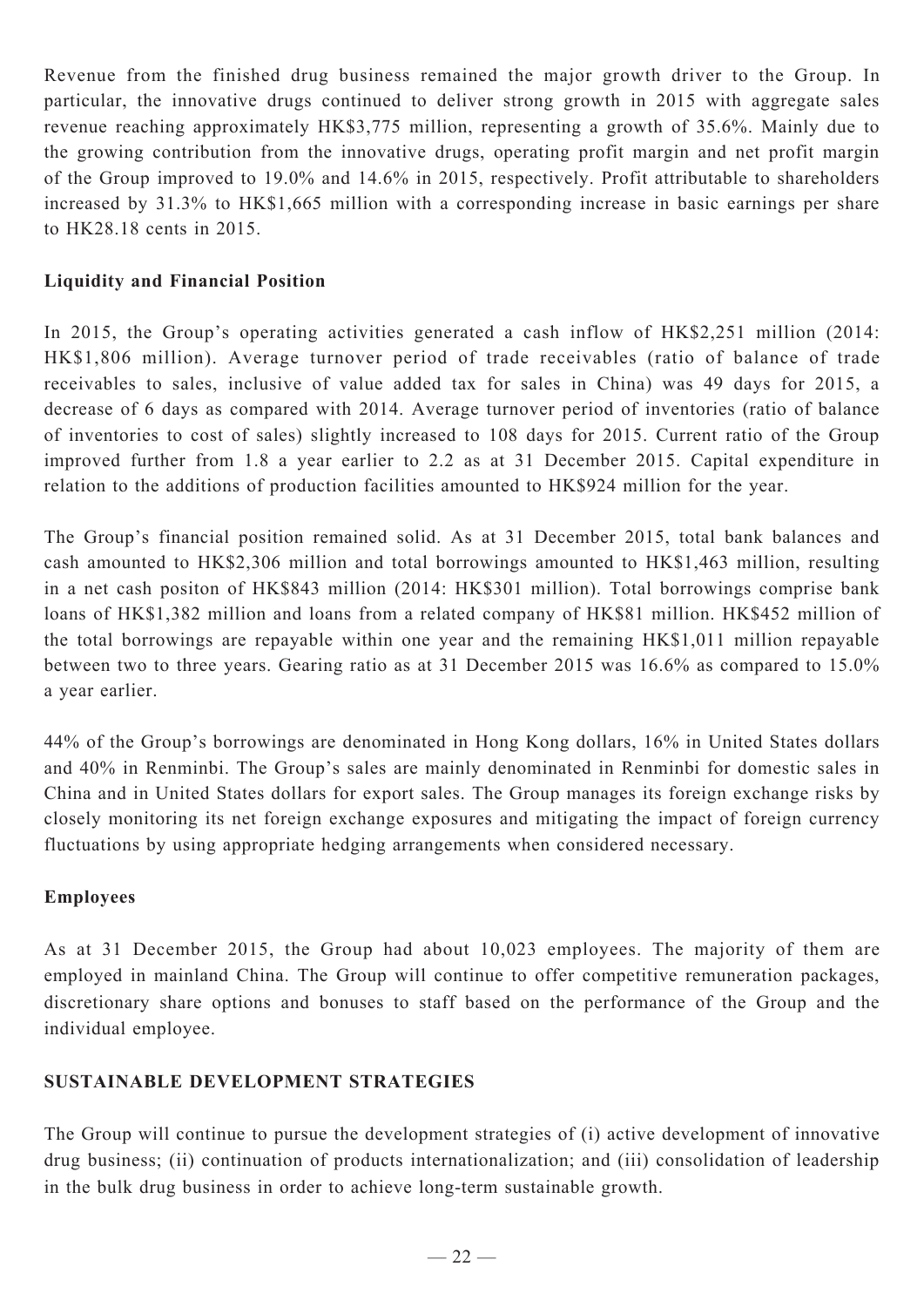#### **CORPORATE GOVERNANCE**

The Company has complied with all the code provisions in the Corporate Governance Code (the "Code") contained in Appendix 14 of the Rules Governing the Listing of Securities on The Stock Exchange of Hong Kong Limited (the "Listing Rules") throughout the year ended 31 December 2015 except the deviations from code provisions A.2.1 as set out below.

Code provision A.2.1 of the Code stipulates that the roles of chairman and chief executive officer should be separate and should not be performed by the same individual. Mr. Cai Dongchen, the Company's Chairman, has also assumed the role as the chief executive officer of the Company. The Company believes that vesting both roles in Mr. Cai will allow for more effective planning and execution of business strategies. As all major decisions are made in consultation with members of the Board, the Company believes that there is adequate balance of power and authority in place.

According to rule 3.10A of the Listing Rules, the Company is required to appoint independent nonexecutive directors representing at least one-third of the members of the Board. During the period from 1st January 2015 to 25th May 2015, the composition of the Board comprised ten (10) executive directors, one (1) non-executive director and five (5) independent non-executive directors. The number of independent non-executive directors on the Board represents less than one-third of the members of the Board. Following the retirement of Mr. Zhao John Huan, an executive director of the Company, at the annual general meeting of the Company held on 26 May 2015, the Company has complied with rule 3.10A of the Listing Rules from 26 May 2015.

Following the resignation of Mr. Chen Shilin as an independent non-executive director on 8 January 2016, the number of independent non-executive directors on the Board represents less than one-third of the members of the Board required under rule 3.10A of the Listing Rules. The composition of the Board currently comprises nine (9) executive directors, one (1) non-executive director and four (4) independent non-executive directors. The Company is endeavoring to identify a suitable candidate to act as an independent nonexecutive director to meet the requirement set out in rule 3.10A of the Listing Rules and will make an announcement as and when appropriate.

## **REVIEW OF ANNUAL RESULTS**

The consolidated financial statements of the Company and its subsidiaries for the year ended 31 December 2015 have been reviewed by the Audit Committee of the Company and audited by the Company's auditor.